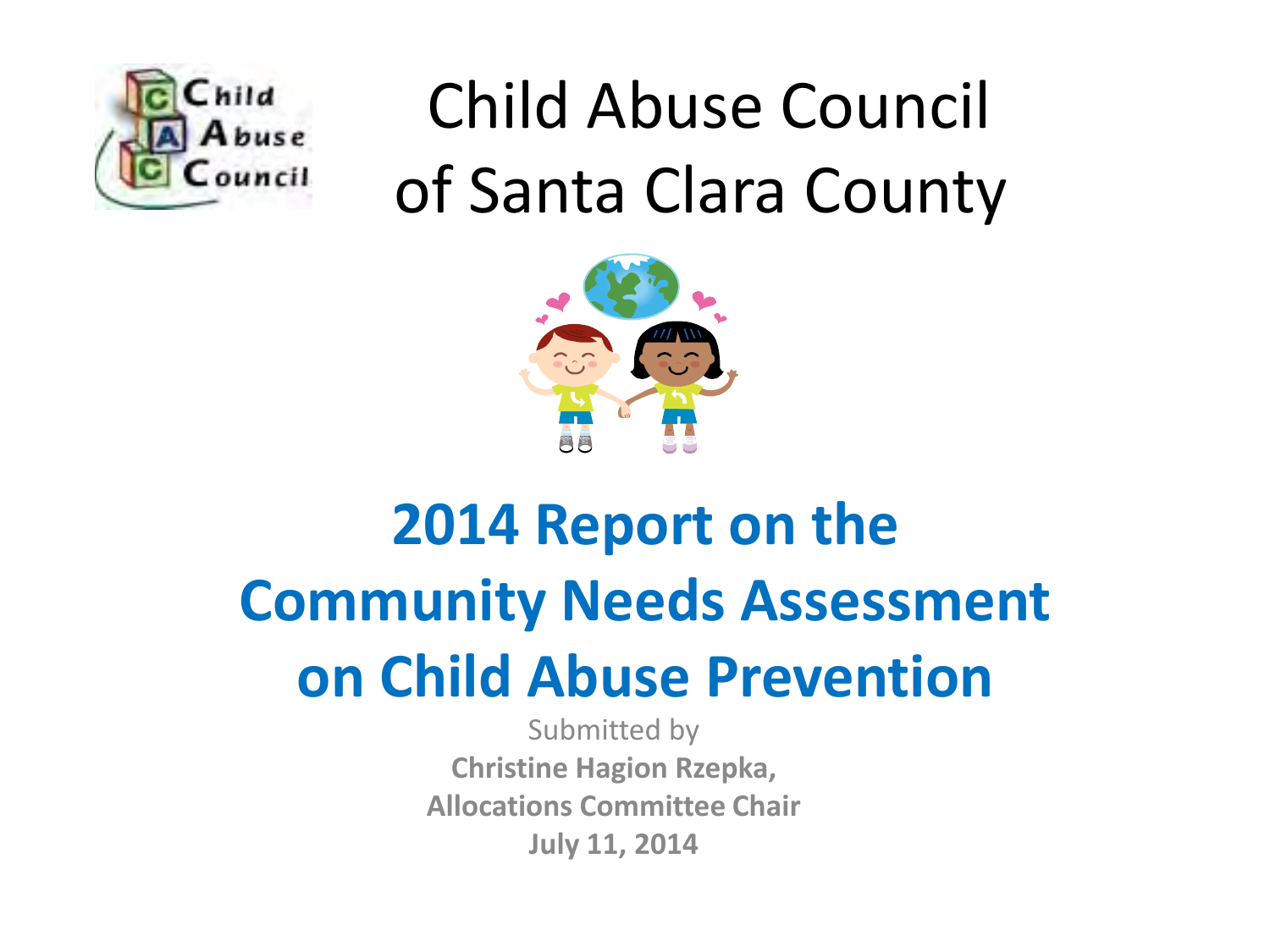## **Why is the Community Needs Assessment necessary?**

- The Child Abuse Council, through the Allocations Committee, funds programs in the community to prevent child abuse.
- The Allocations Committee is ramping up for our next funding cycle for FY2015-2017.
- The state is now requiring that a Community Needs Assessment be done prior to the development of the Request for Proposals (RFP), which is planned to be released in the Summer of 2014.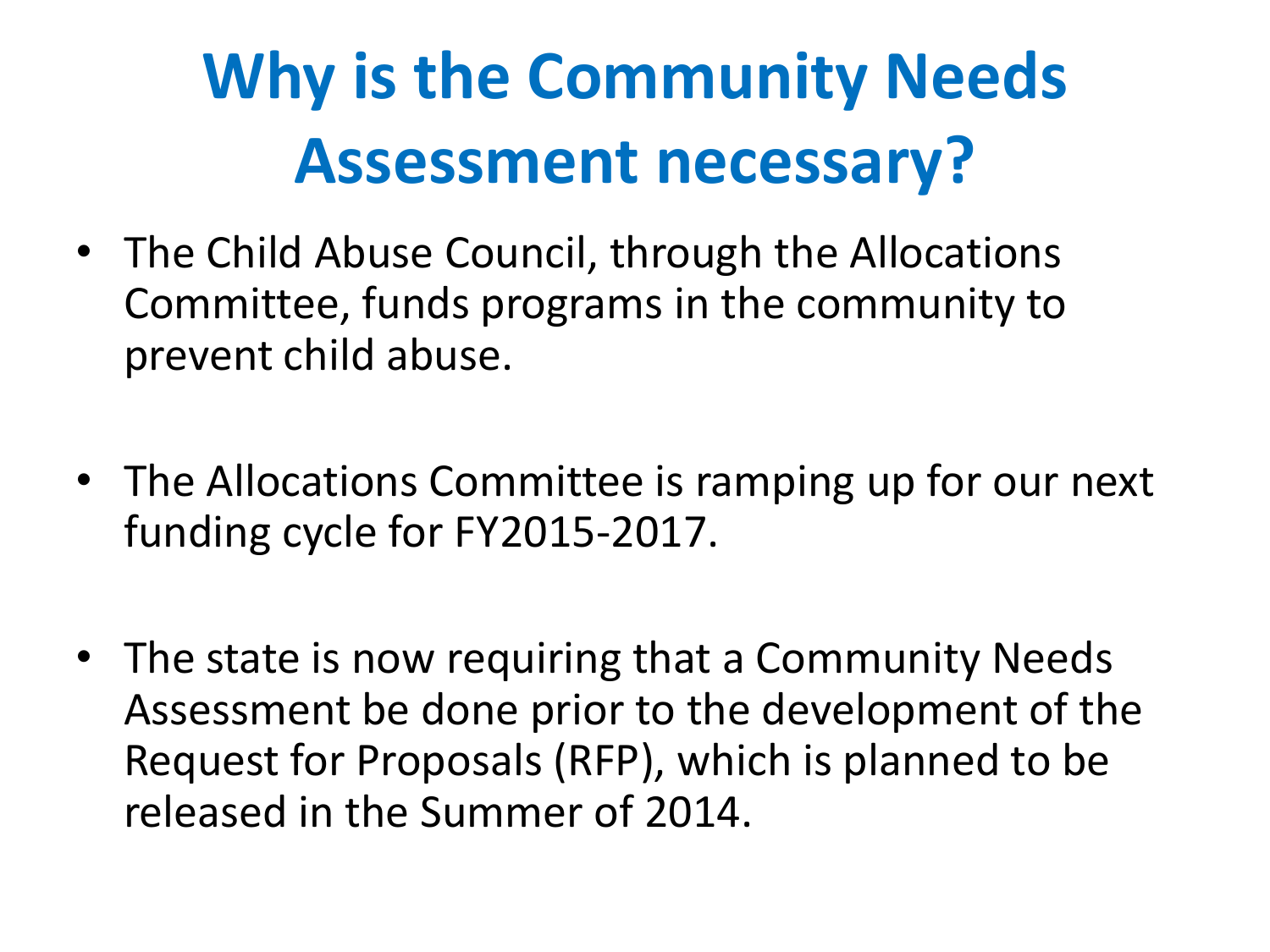## **Compliance with the new State requirement**

• The resulting Community Needs Assessment was an ambitious undertaking.

• The project itself took 6 months to complete, and over 520 hours' effort.

• All of those working on this Community Needs Assessment were unpaid volunteers.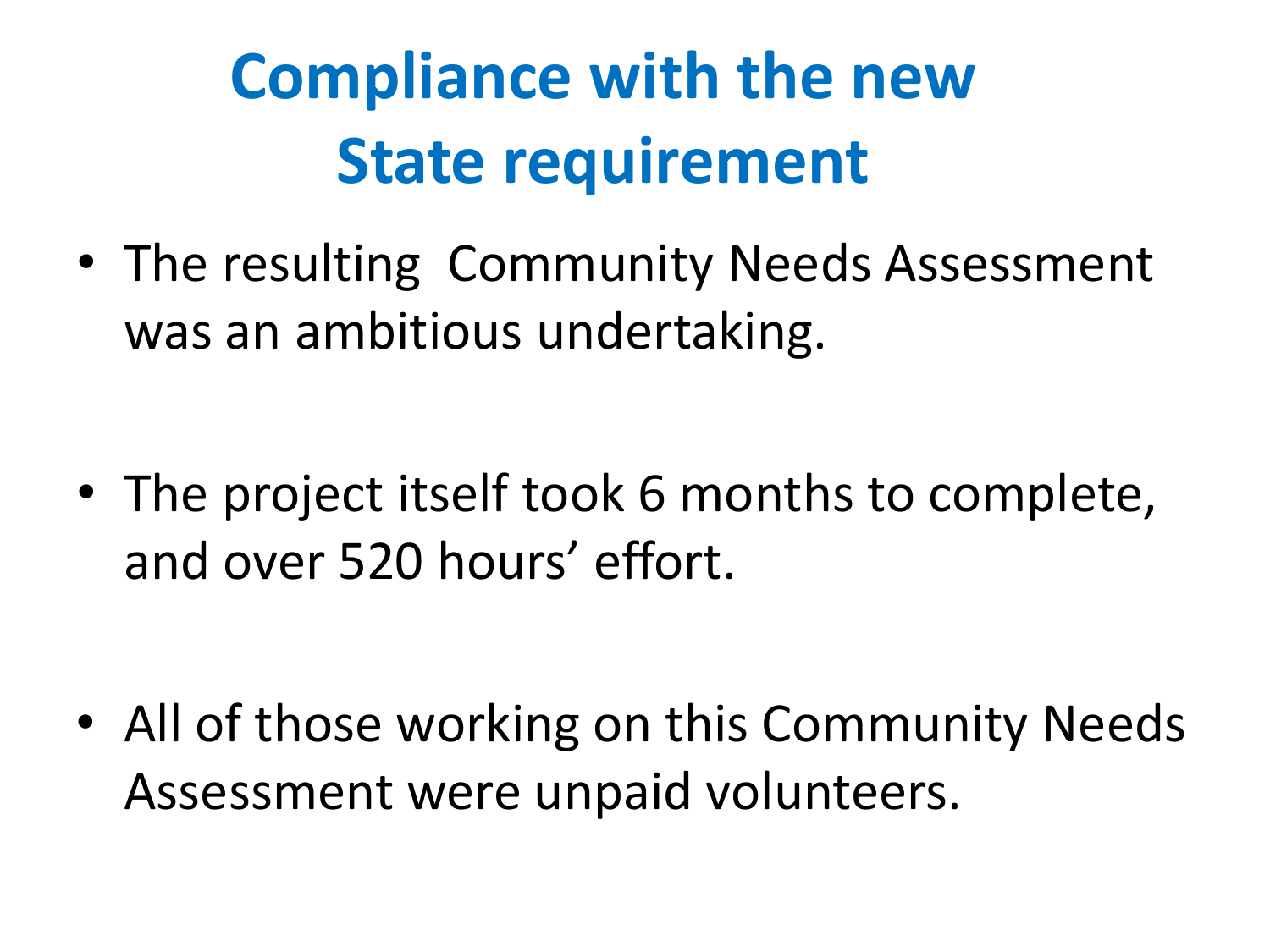**Compliance with the new State requirement, cont'd**

• A 5-pronged approach was taken to fulfill this requirement, beginning in December of 2013.

• There were five separate studies conducted within this Community Needs Assessment.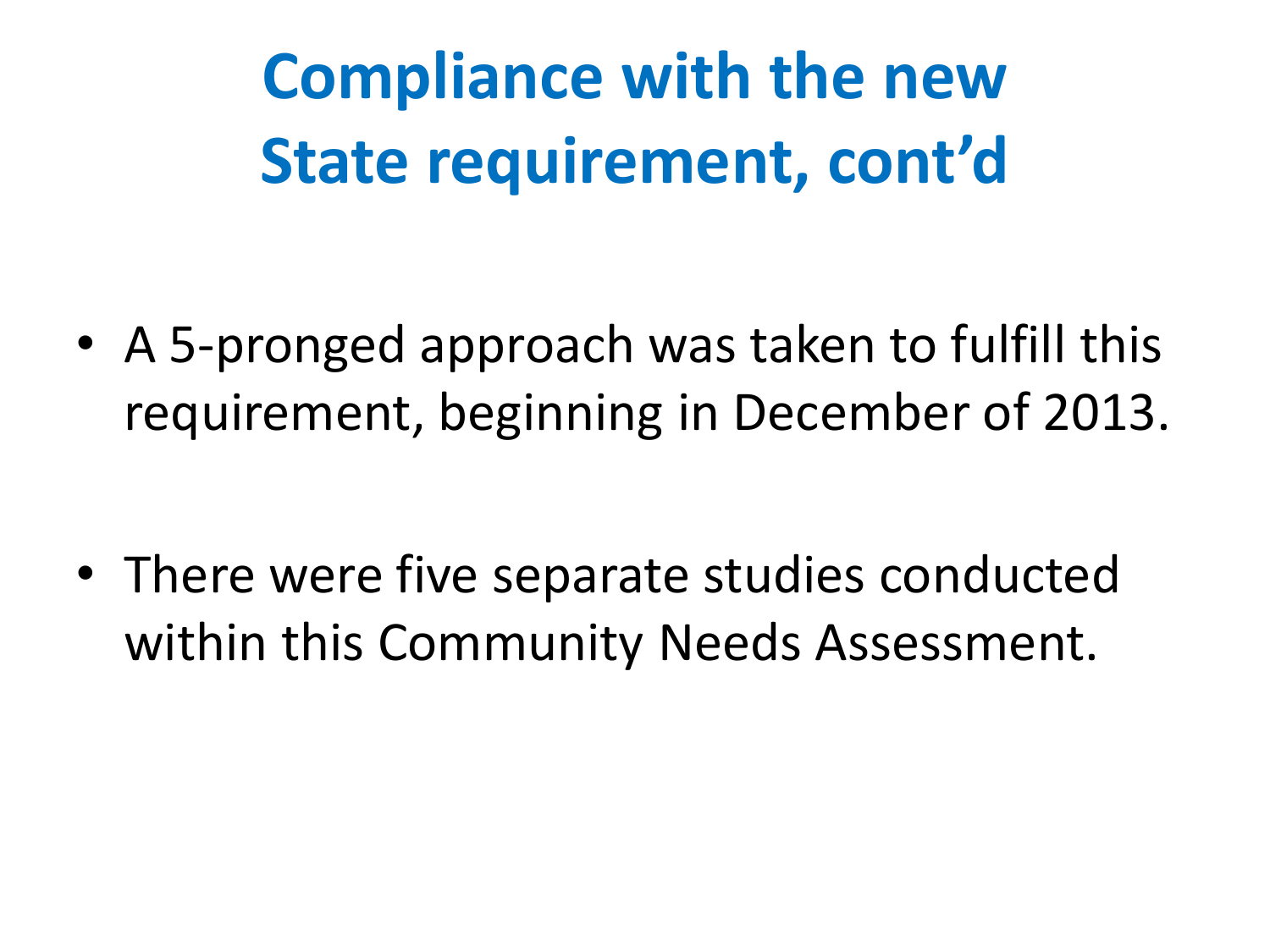## **CAC's 5-pronged approach**

 1) An informal assessment was made of program staff of **currently-funded agencies**.

 2) An internal assessment was made of the staff Social Services Agency's Department of Family and Children's Services (DFCS), in the **Emergency Response (ER) and Differential Response (DR) units**, as well as the **Child Abuse & Neglect (CAN) Center.**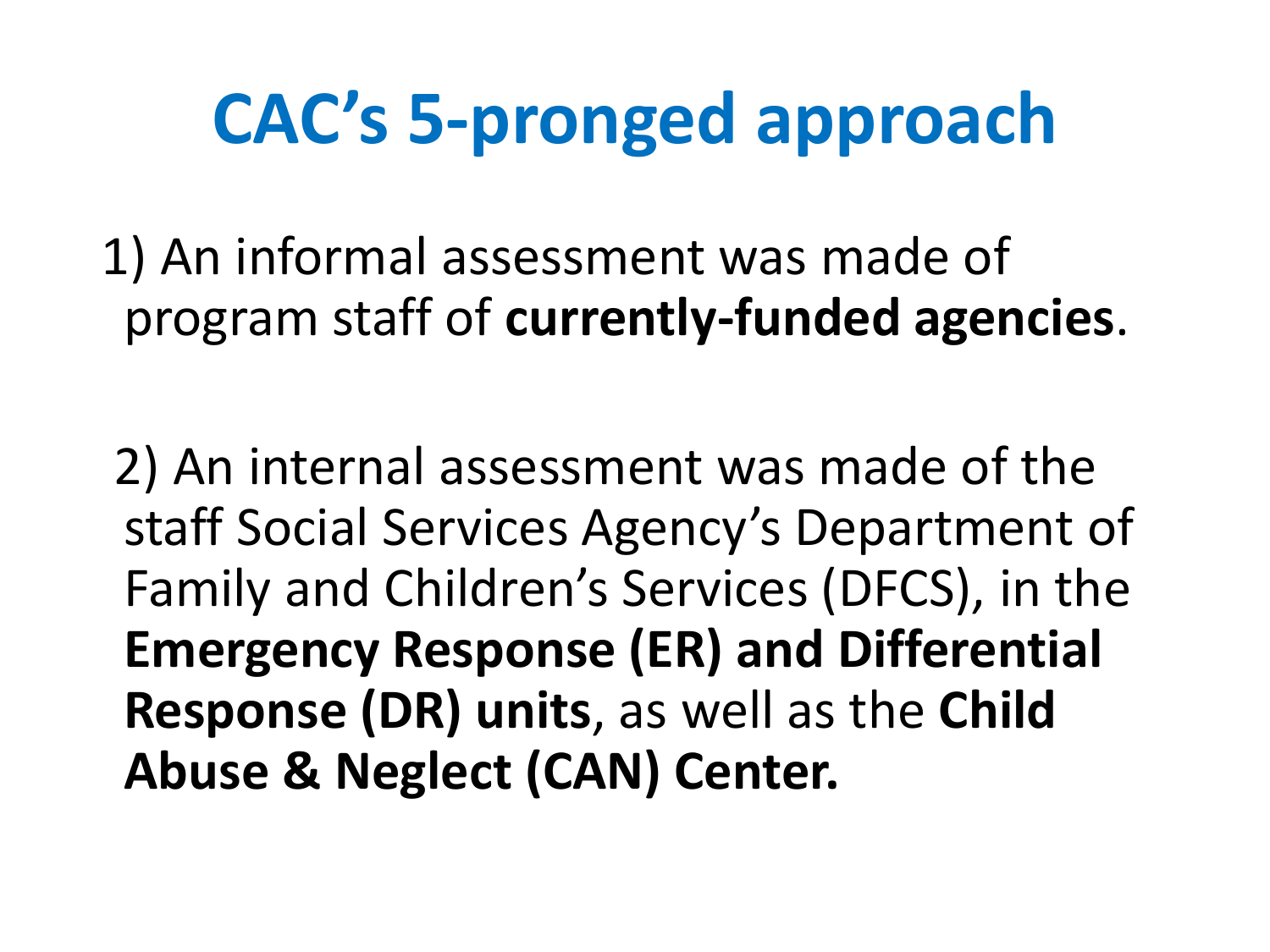# **CAC's 5-pronged approach, cont'd**

- 3) **A Community Forum on Child Abuse Prevention** was held in late January in downtown San Jose.
- 4) **A Community Needs Assessment (CNA) Instrument**  was translated into Spanish and Vietnamese, and distributed throughout the community.
- 5) A **Child Abuse Symposium Survey** was conducted at the annual continuing education event to assess attendees' professional perspectives regarding child abuse prevention efforts locally.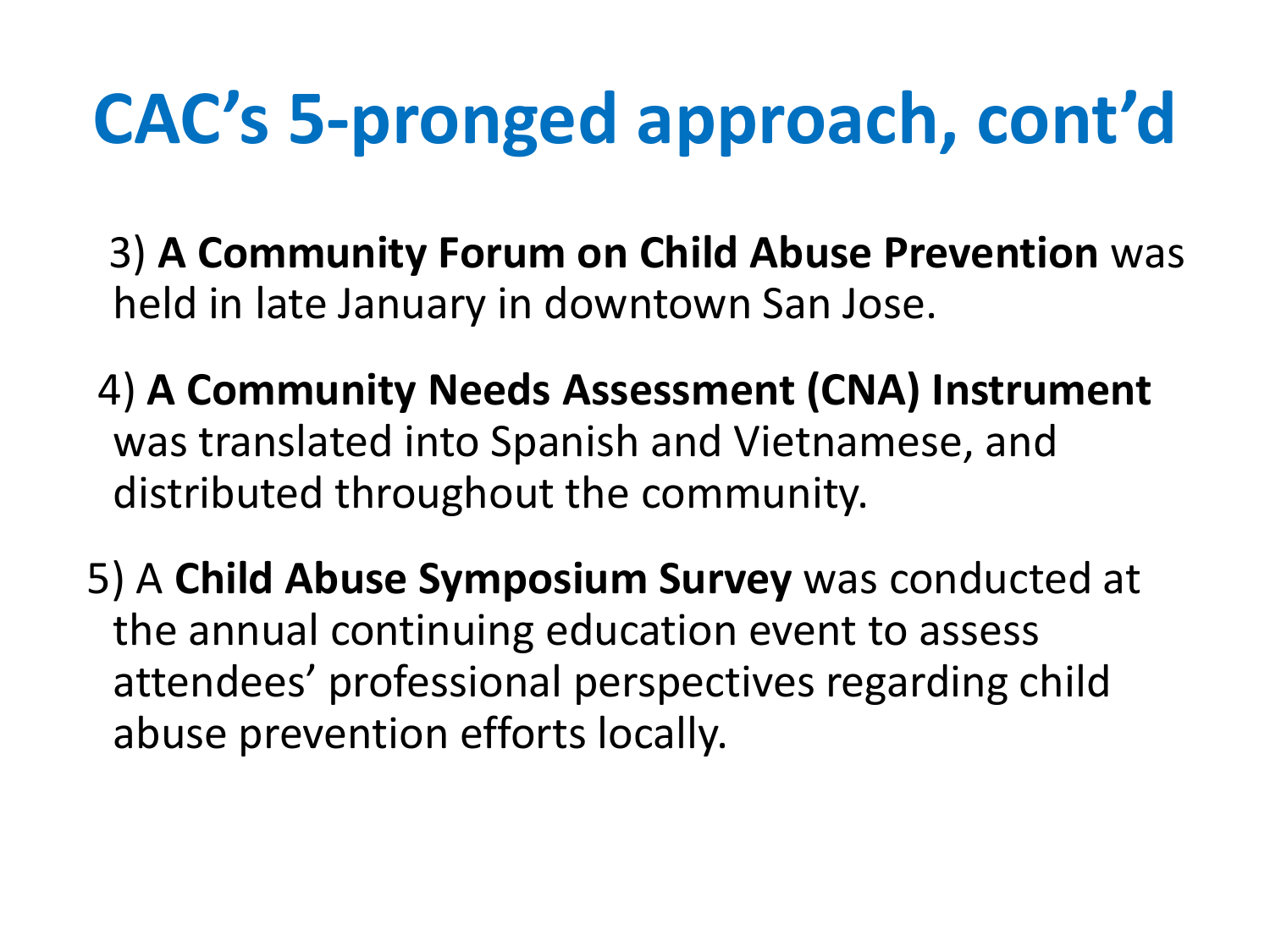#### **STUDY #1**

- **An informal assessment occurred from staff of** current CAC-funded agencies (CACFA) at their Mandatory Grantees meeting on Dec. 9, 2013.
- The research question asked of agency staff was: *"what are continuing needs and unmet needs you are finding out in the community, with regard to child abuse prevention?"*
- Agency staff was asked to anonymously list on an index card the needs they had observed in the community, or specific ethnic groups whose needs were unmet or were underserved.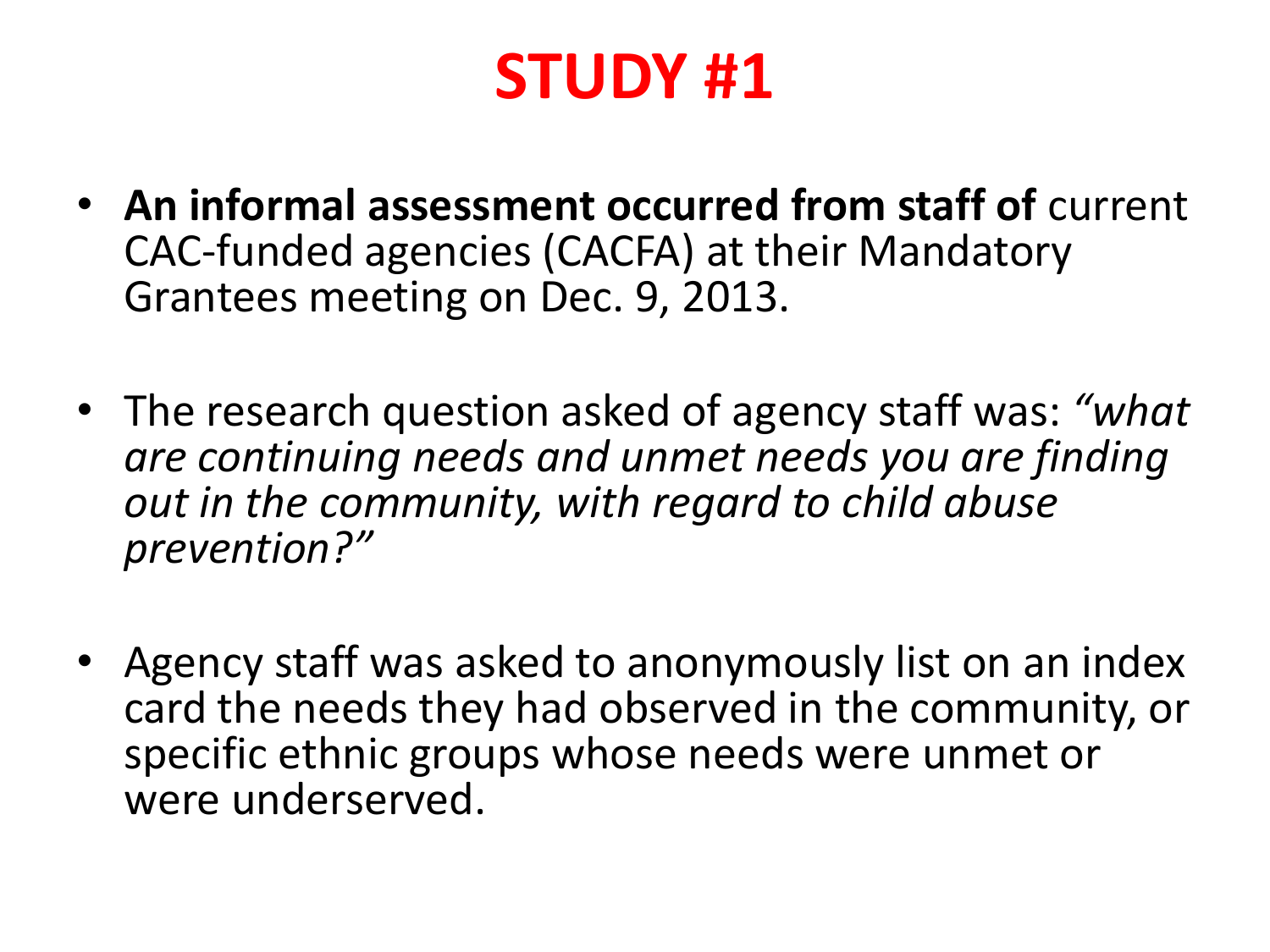# **Major Findings from CACFA**

The following were the most frequent responses in this data set:

- More services need to be available for the **Vietnamese community**.
- **Support groups** in Spanish for Latino families with children who have special needs and/or learning disabilities.
- **Free, voluntary parenting classes** in multiple languages, with childcare provided. Specifically, parenting classes for parents of preteens and adolescents, and for transition-age youth who are parenting.
- **Youth Programs** (workshops on life skills: social skills, communication, time management, anger management).
- **Education to immigrant communities** on acceptable disciplinary methods in America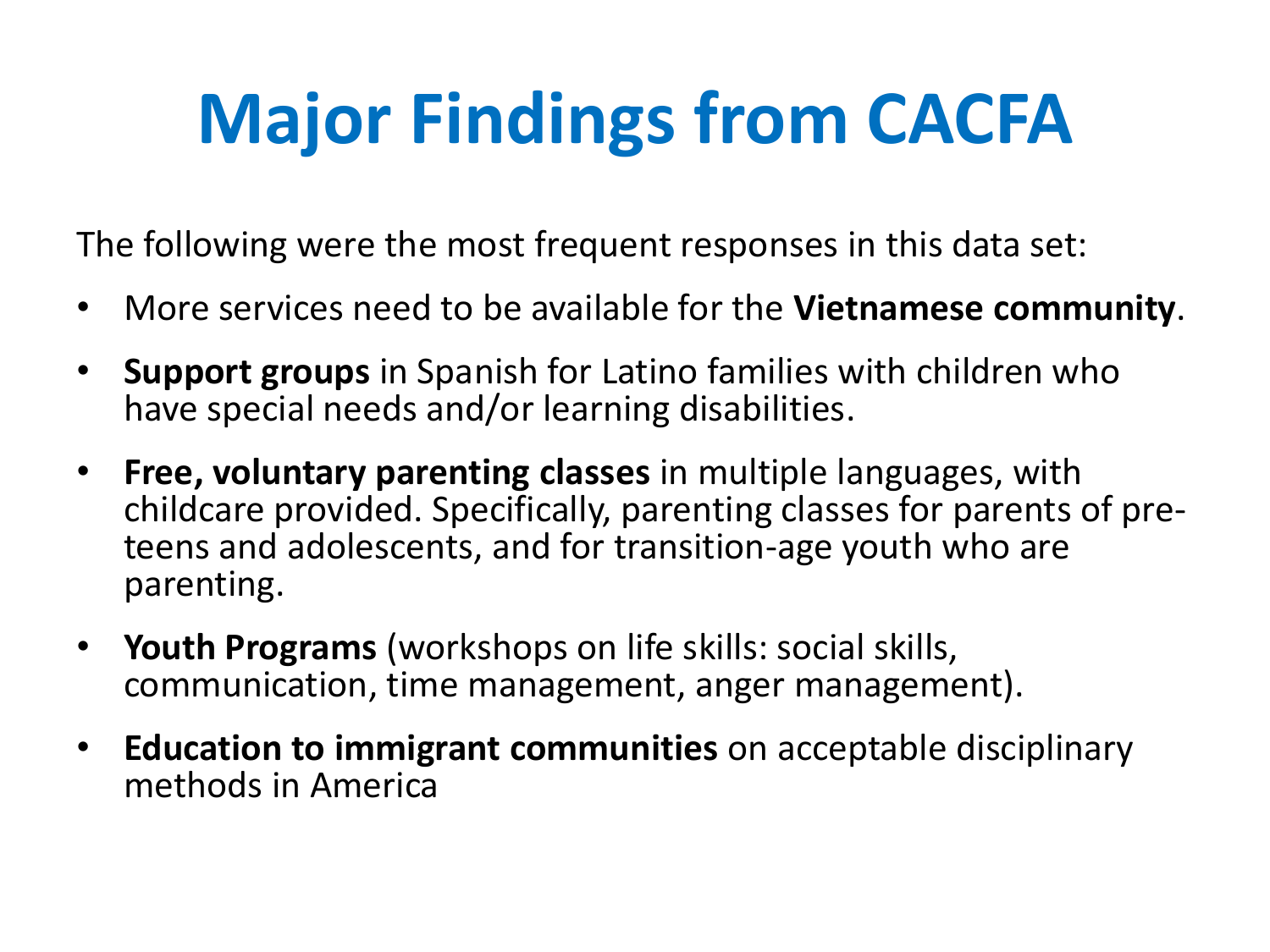# **Major Findings from CACFA, cont'd**

- **Mental Health services** in Spanish
- Support for **single parents**
- Affordable **child care**
- **Substance abuse** treatment
- **Case management** (domestic violence + other)
- **Low-income housing**
- Support for parents with **special-needs children**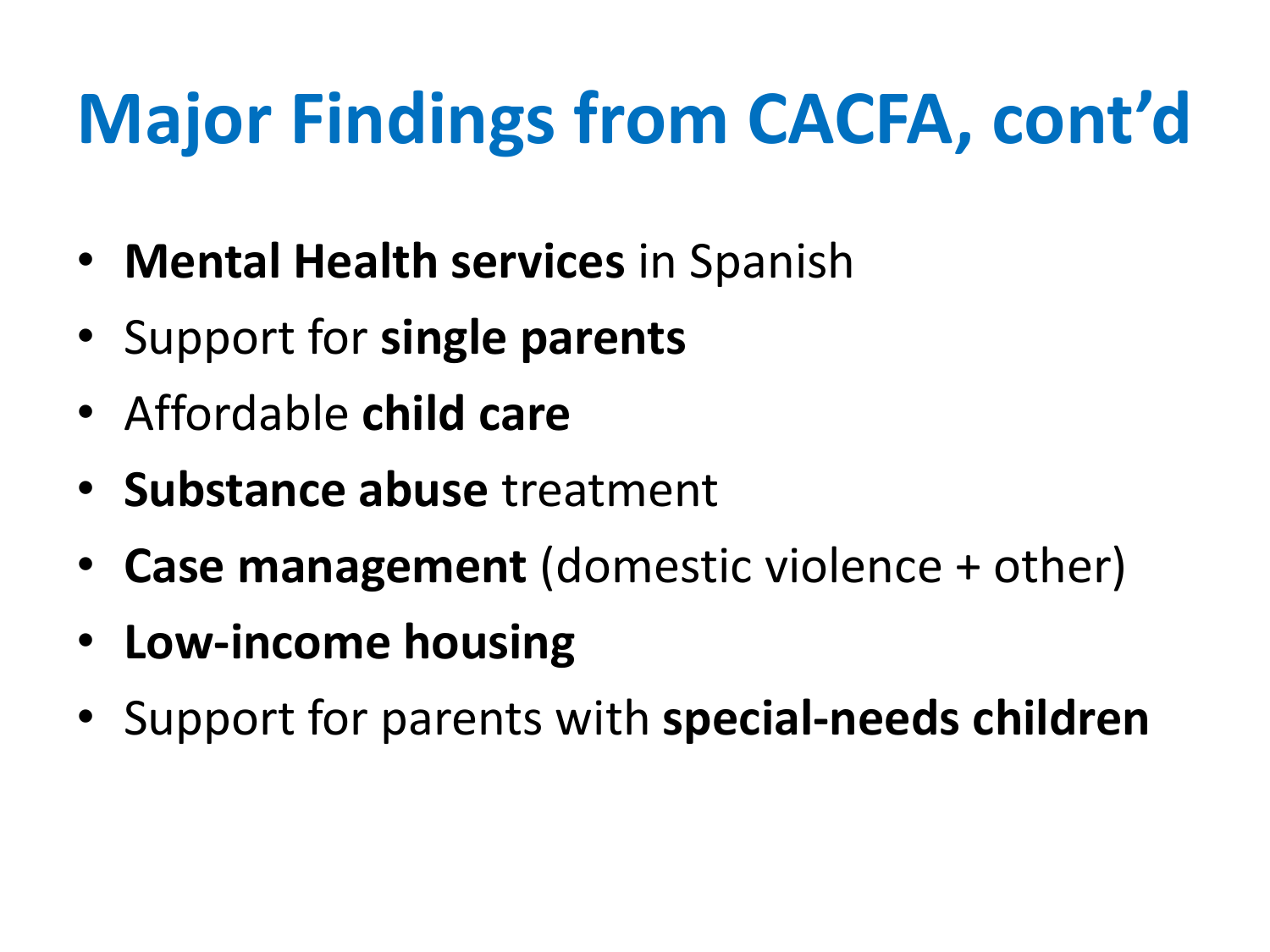### **Input on unmet and continuing needs from Currently-Funded Agencies**

0 0.5 1 1.5 2 2.5 3 3.5 4 4.5 Vietnamese community Spanish Support groups Parenting classes Youth Programs Education to immigrant communities Spanish Mental Health services Single parents Child care Substance abuse Case management Low-income housing Special-needs children

**Top Responses from CACFA Survey**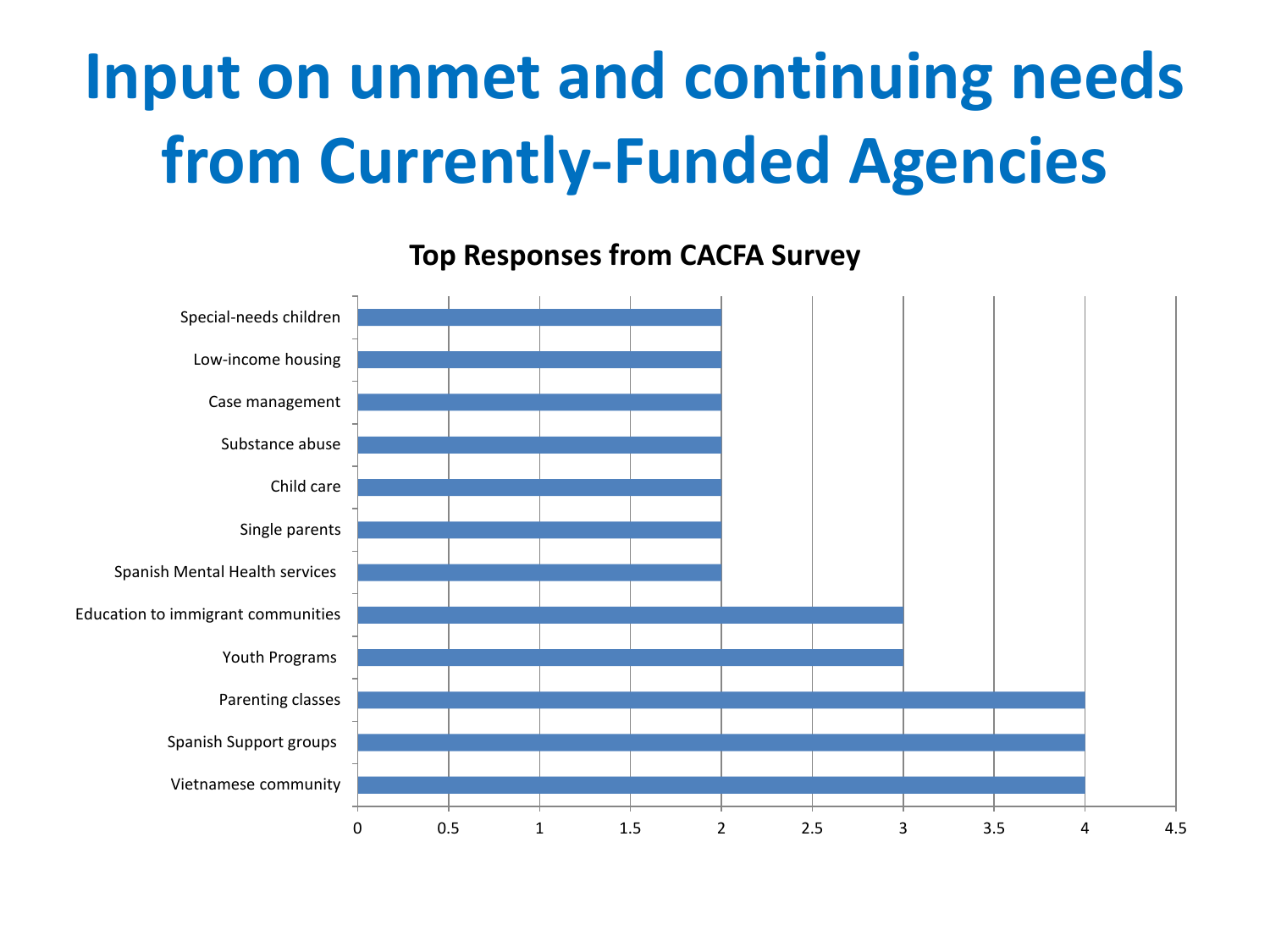### **STUDY # 2**

- **Two internal assessments were made of DFCS staff in January of 2014**, to determine what line staff was finding.
- Research questions:
	- *"where are your staff currently referring families where child abuse has occurred?"* and
	- *"what types of services would your staff refer families to, if in fact these services existed?*
- SSA supervisors surveyed the staff members of the Emergency Response (ER) and Differential Response (DR) units, as well as the CAN Center (Child Abuse and Neglect Center, which staff the reporting hotline).
- These supervisors delivered their findings to the Allocations Committee of the CAC on Feb. 6, 2014.
- Because data from two units are being analyzed, they will be discussed separately.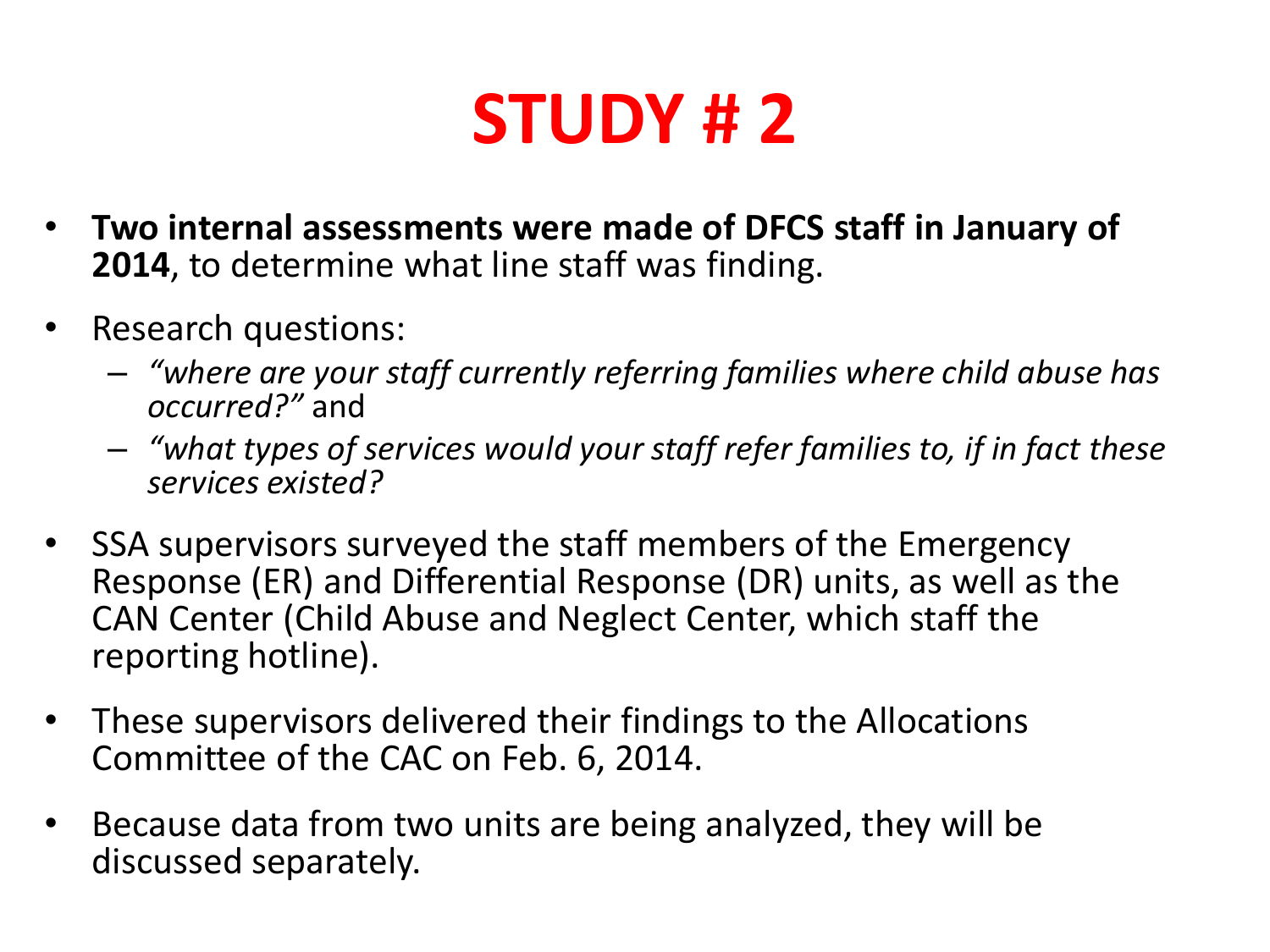#### **Emergency Response and Differential Response**

- The ER and DR units supported 143 families in 2012.
- Of these, 198 were adults and 326 were children.

#### **Assistance provided at the family level included:**

- concrete supports (food, clothing)
- parent education
- mental health
- health services
- adult education
- housing
- domestic violence awareness
- advocacy
- child care
- assessment screening
- substance abuse treatment
- early developmental screening
- transportation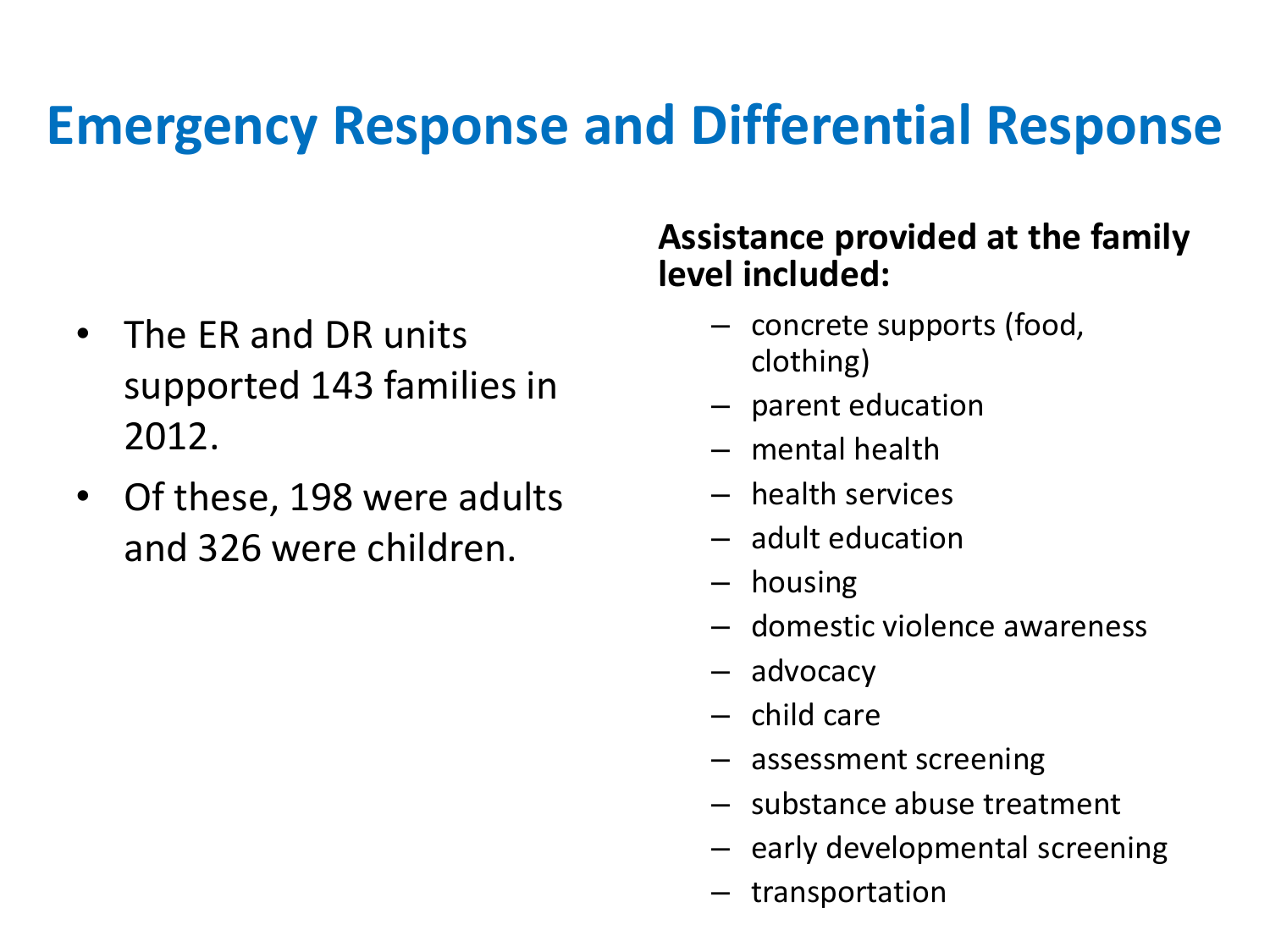### **ER/DR Staff Survey**

#### **Emergency/Differential Response Services**

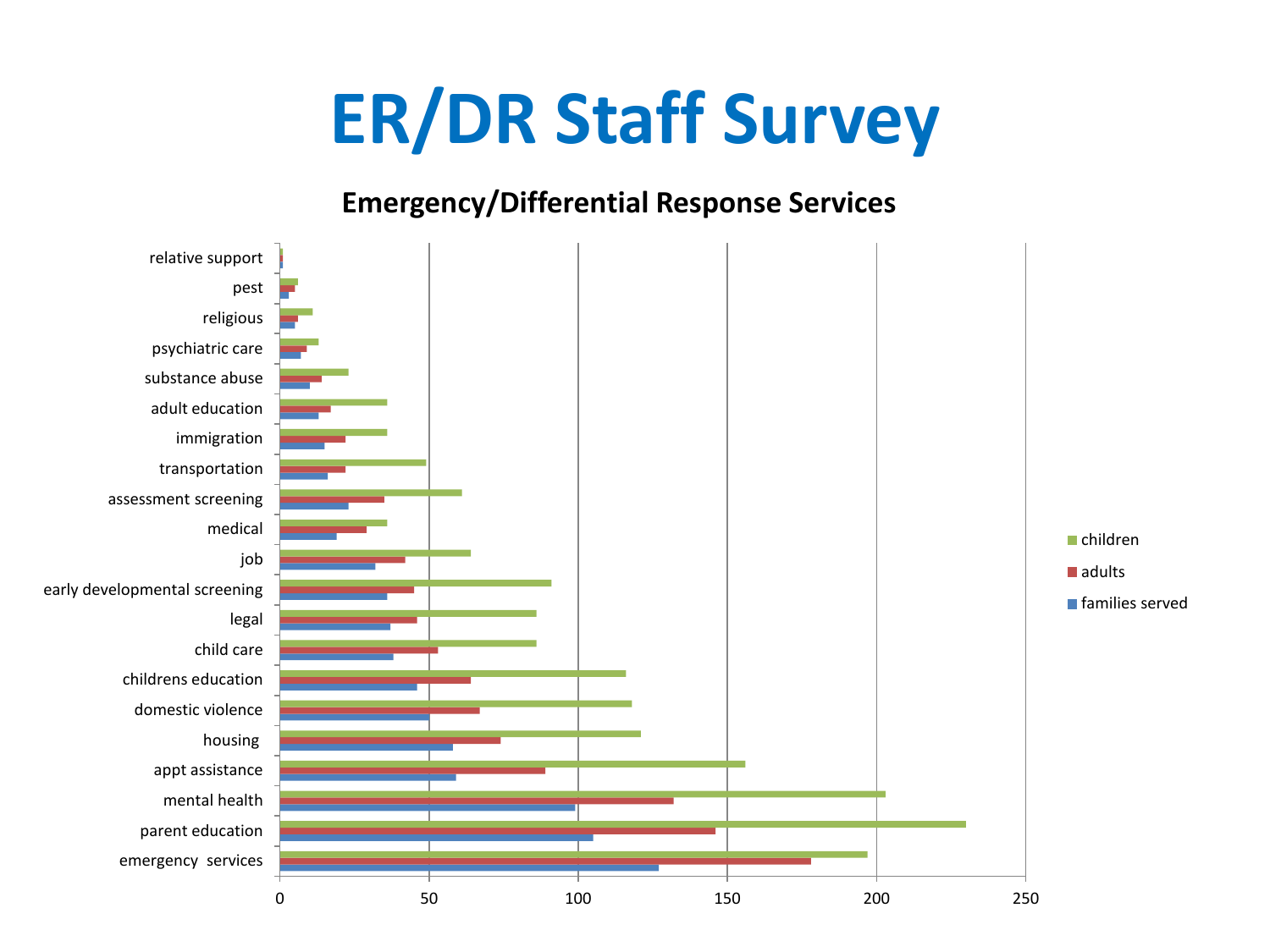# **ER/DR Staff Survey Findings**

- There are currently **no Path I services** (preventive services for at-risk families) provided **for families with children over the age of 5**.
- There is a **recurring overlap** between exposure to **domestic violence** in the home and **child abuse**.
- Lack of **affordable housing** and **childcare** are significant in Santa Clara County.
- The need for **mental health services**, especially for children, is striking.
- A number of children are in need of **early developmental screening.**
- **Parent education** arose as the number one need, with **children's mental health** as the second, and **emergency services**, the third most urgent need.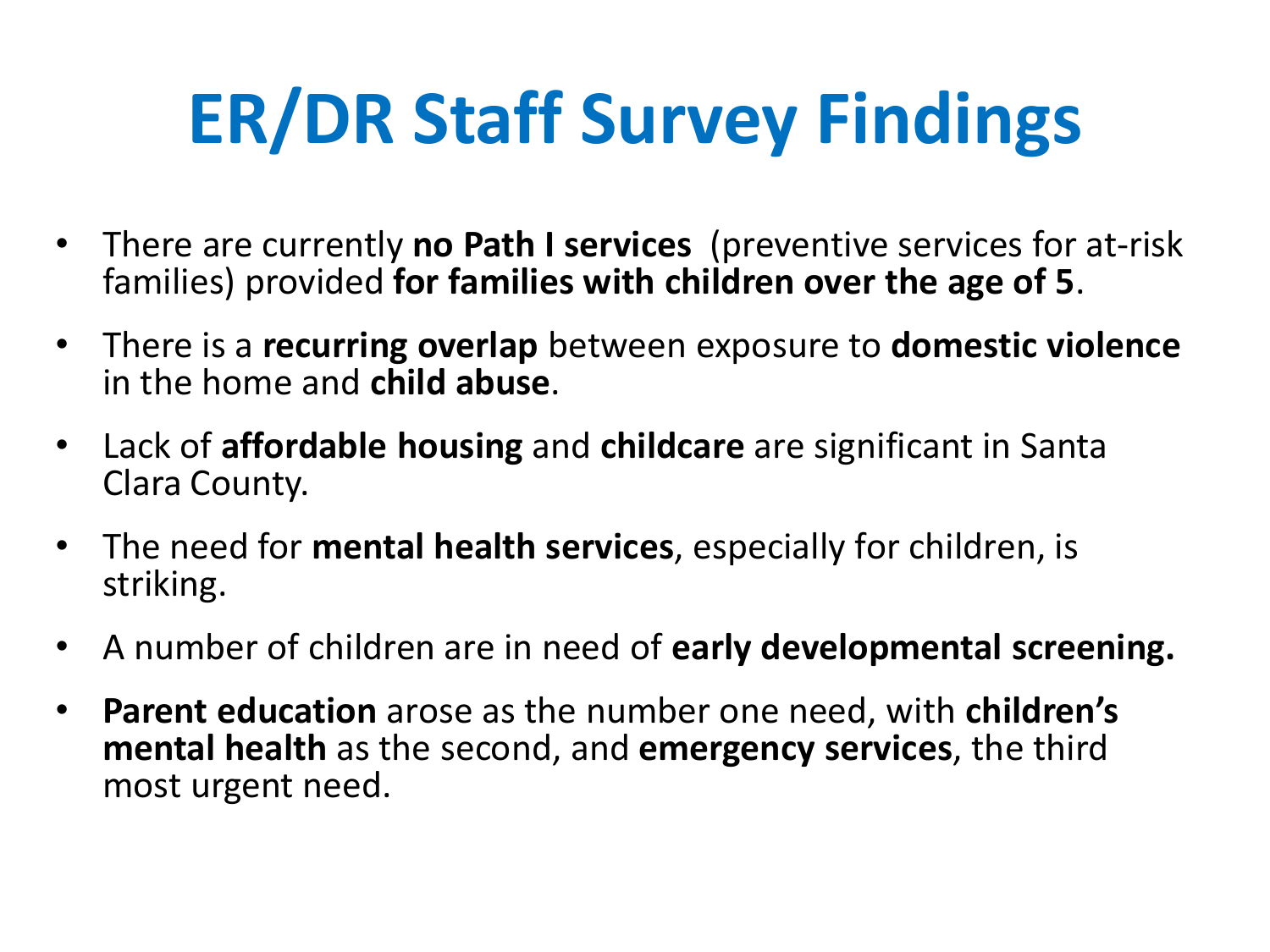- The CAN Center staffs the Child Abuse Reporting Hotline (in addition to providing other services).
- If a DFCS case is not opened, many times families will be referred for Phase I services, which are voluntary.
- The CAN Center utilizes a Family Development Matrix, with 20 indicators to assess the current level of functioning within a family.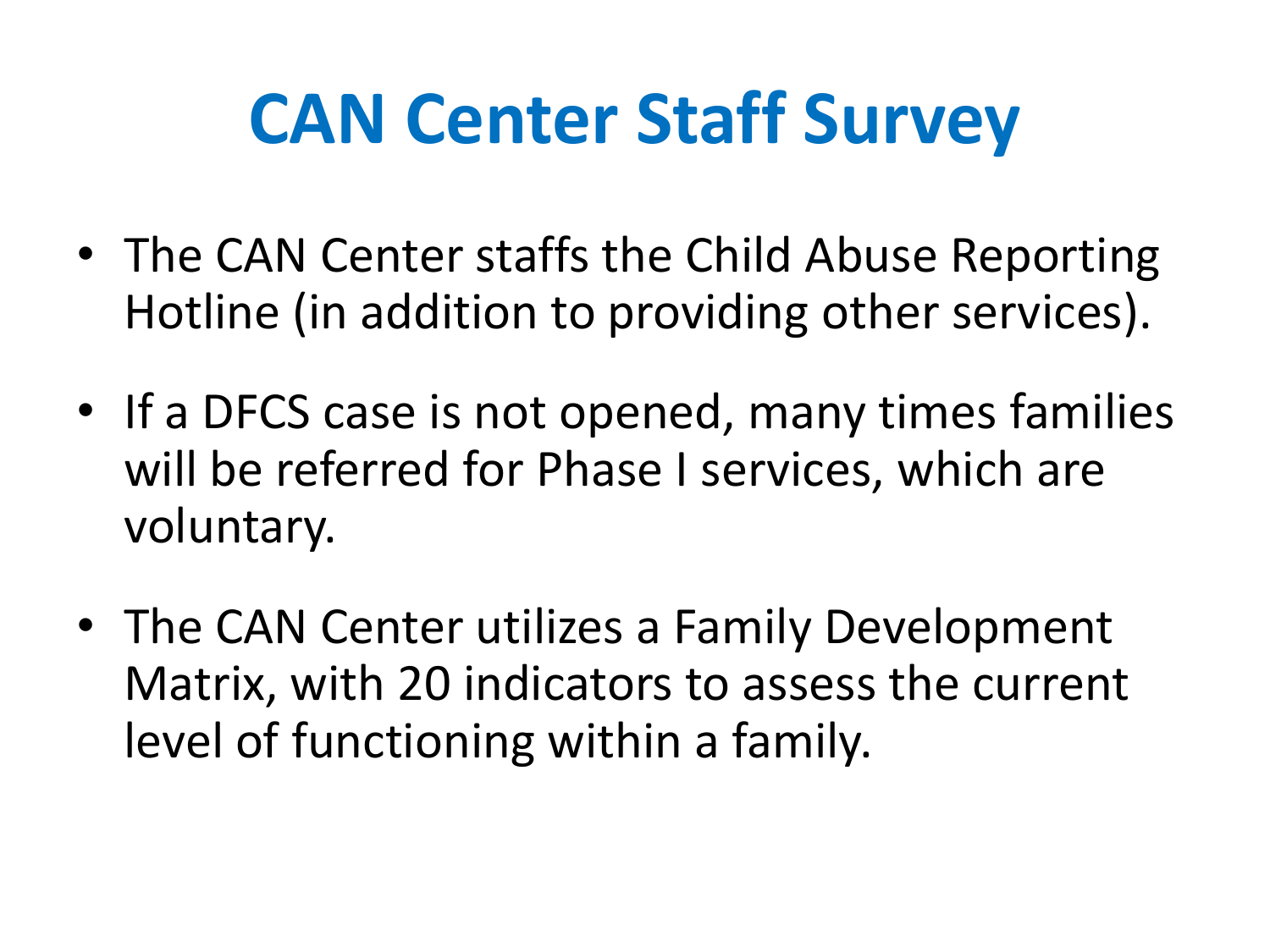#### **Families often required case management services consisting of:**

- budgeting training
- employment assistance
- child care
- family communication skills
- home stability

**When cases are closed, areas where the most gain is realized are in knowledge of:** 

- community resources
- appropriate development
- child care
- domestic violence
- employment
- budgeting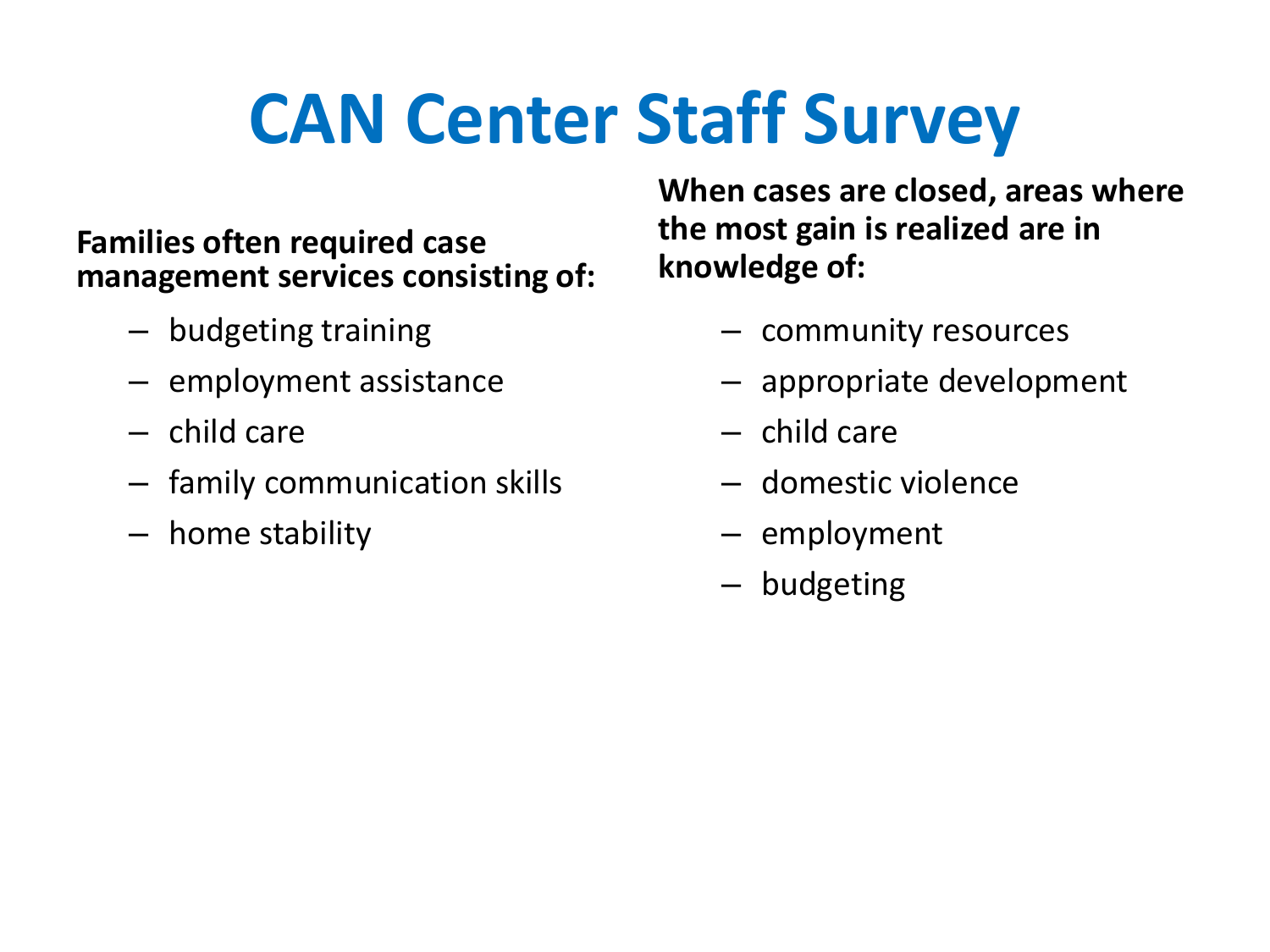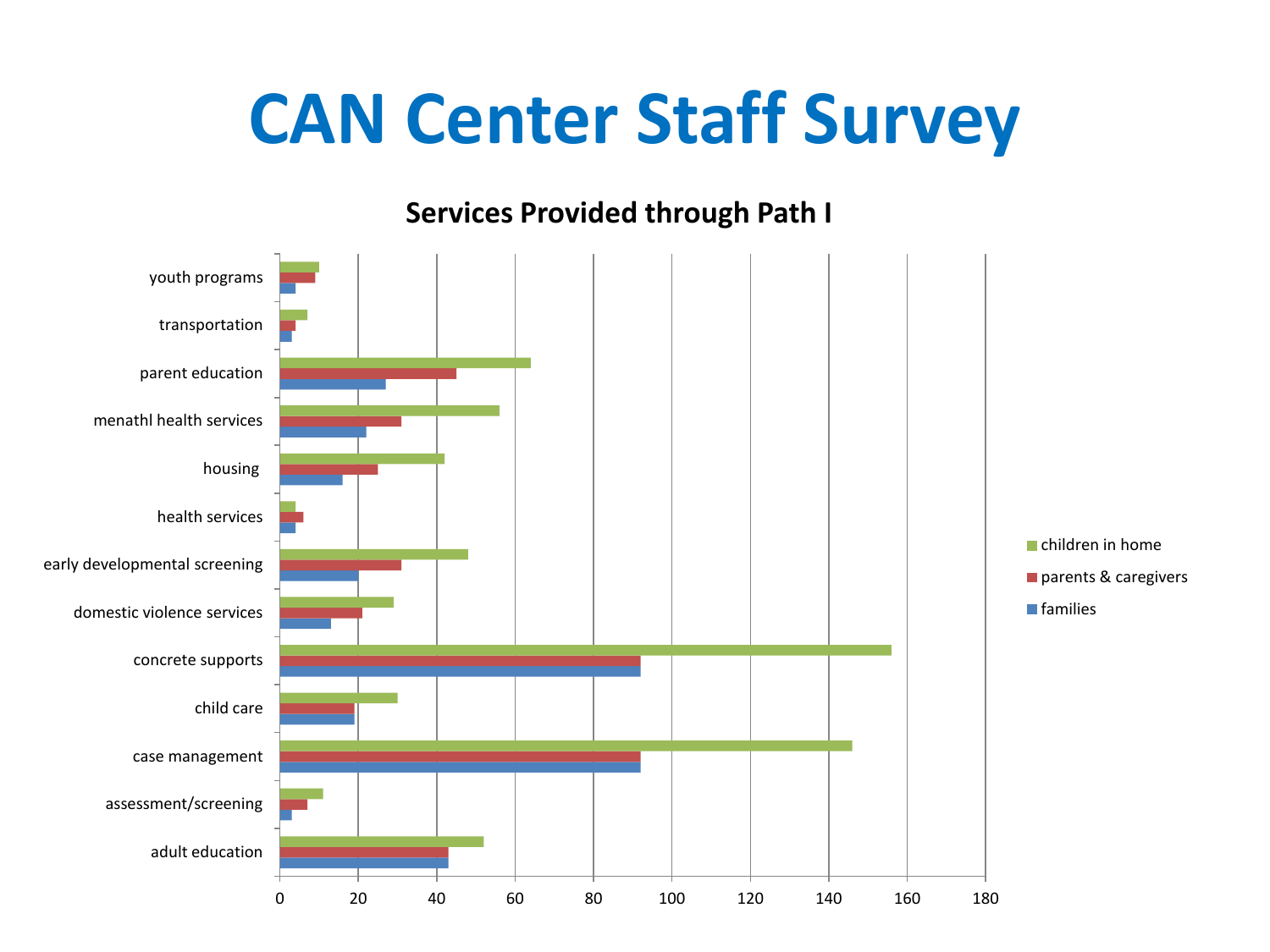- Path I services were provided by DFCS in 2012 to 43 families, 43 parents or caregivers, and 62 children.
- **Path I Services provided were only available to families with children under 5 years of age** (Path I services are provided by DFCS, not the CAC).
- This represents a significant gap in services to **families of school-aged children and youth**.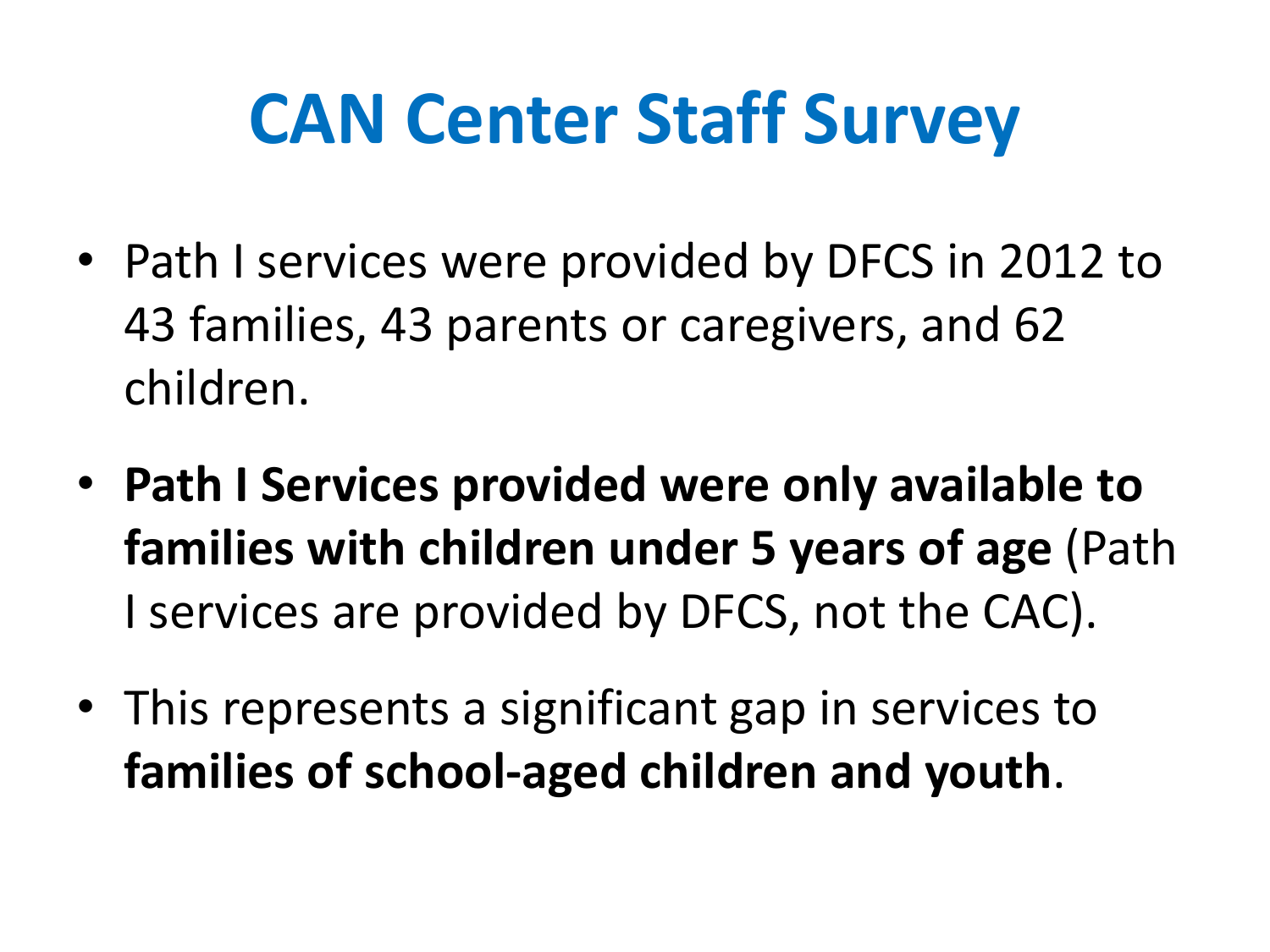CAN Center staff listed instances in which there were no programs to refer to, including:

- **Parent Coaching (evidence-based models)**
- Rental or deposit assistance
- Assistance with outstanding bills
- Assistance to pay for dental work
- Stable, affordable housing
- Safe, affordable childcare
- Employment
- Mental health services if one does not meet "medical necessity" criteria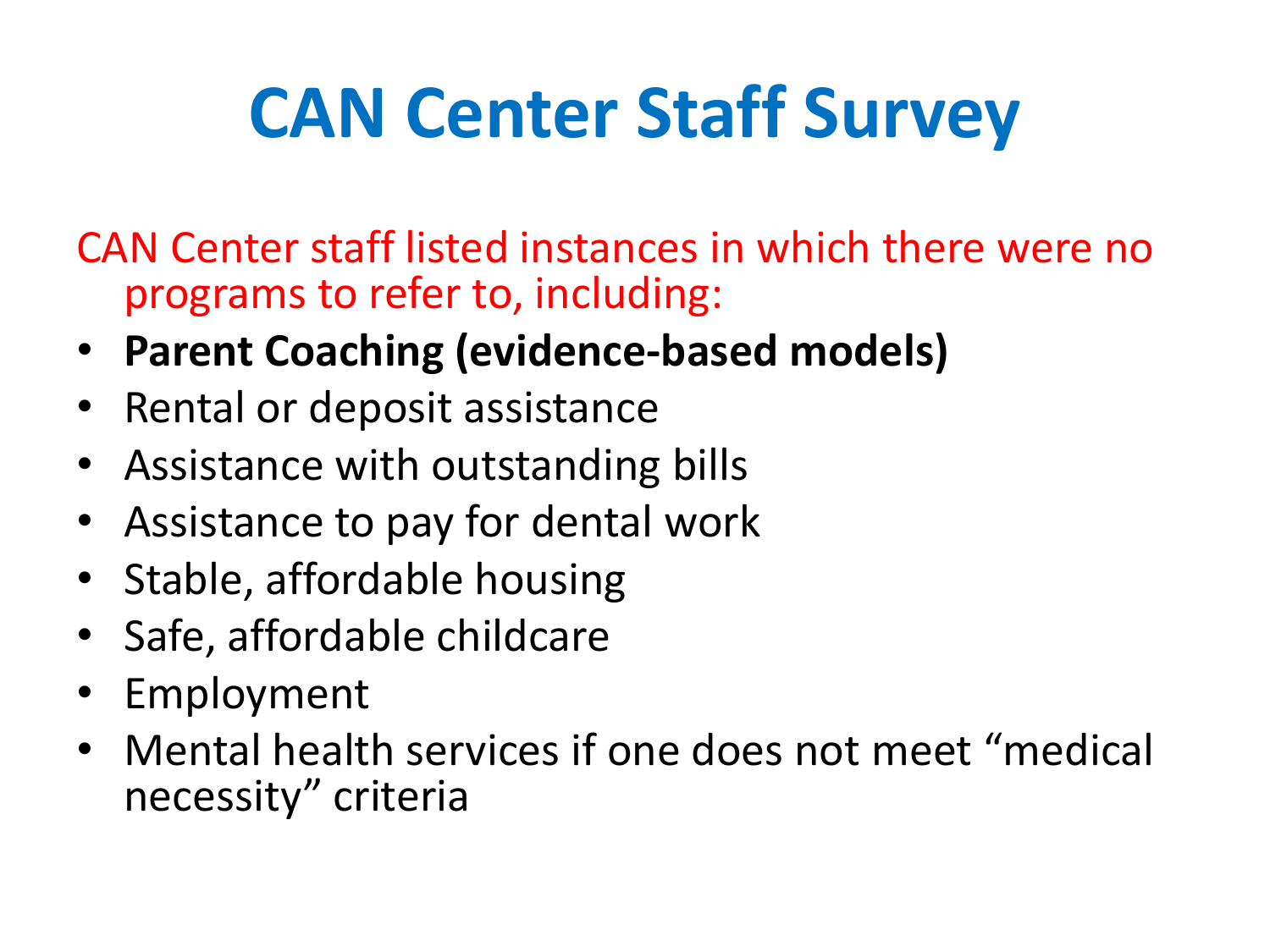#### **STUDY #3**

- **A Community Forum on Child Abuse Prevention** was held on Thursday, Jan. 30, 2014 at the Martin Luther King library in downtown San Jose.
- There were two identical sessions, one from 10 a.m.-12 p.m. to attract those whose children were in school, and another from 7 p.m.-9 p.m. to accommodate those who were working and unable to attend the day session.
- The forums utilized a facilitated discussion format, asking three basic research questions:
	- *"What's working (with regard to child abuse prevention?)"*
	- *"What's not working? (What are we not doing?)"*
	- *"What else is needed (to prevent child abuse?) Where do we go from here?"*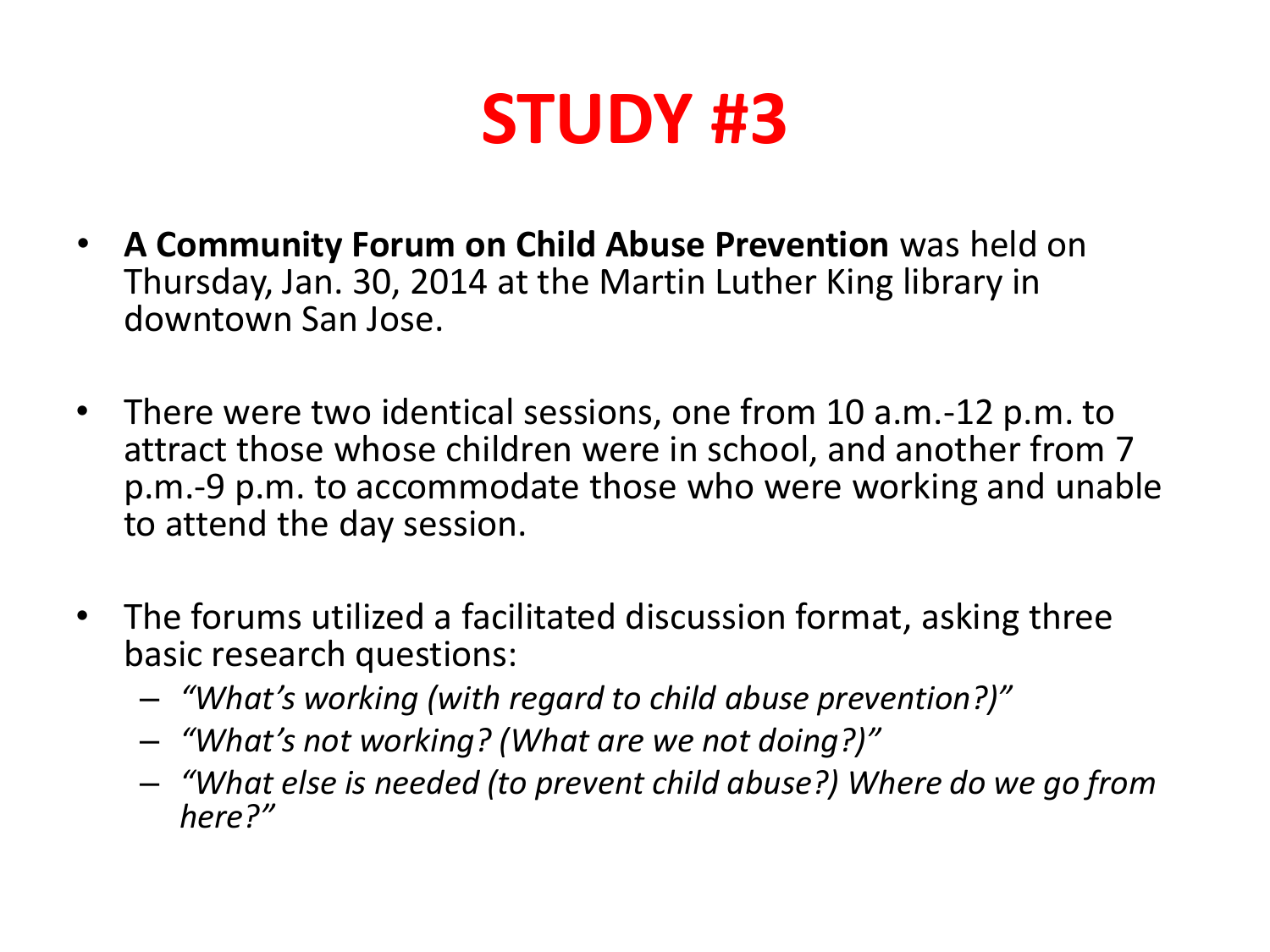### **Community Forum on Child Abuse Prevention Event Promotion**

- The Community Forum was promoted by posting flyers throughout the community in local libraries, coffee shops, nail salons, and community colleges.
- A press release was sent electronically to media outlets 1 week before the event, followed by a Media Advisory 2 days beforehand.
- Announcements about the Community Forum were made several times in the weeks preceding the event on "Happy 5," a Vietnamese radio program operated by International Children Assistance Network (ICAN, one of CAC's current funded agencies).
- A journalist from *El Observador* (Bay Area Hispanic News) attended the Community Forum, and subsequently wrote an article on the event.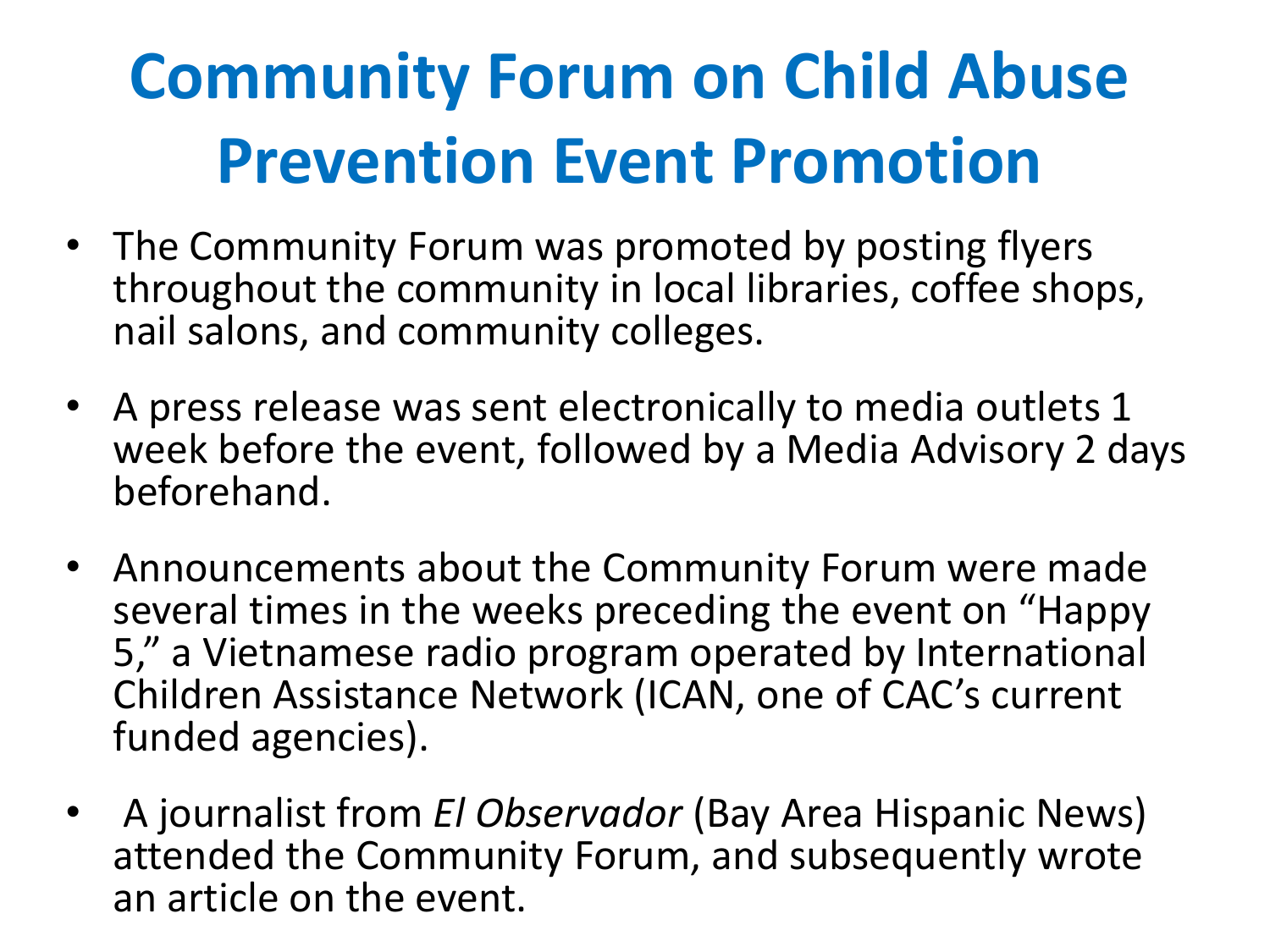#### **Community Forum on Child Abuse Prevention**

- A facilitator (also member of the CAC, and Chair of the Disproportionality Committee) was utilized to lead the discussion.
- The forums began with introductions and a discussion of ground rules, including mentions of confidentiality.
- Two note-takers collected data gathered from the participants.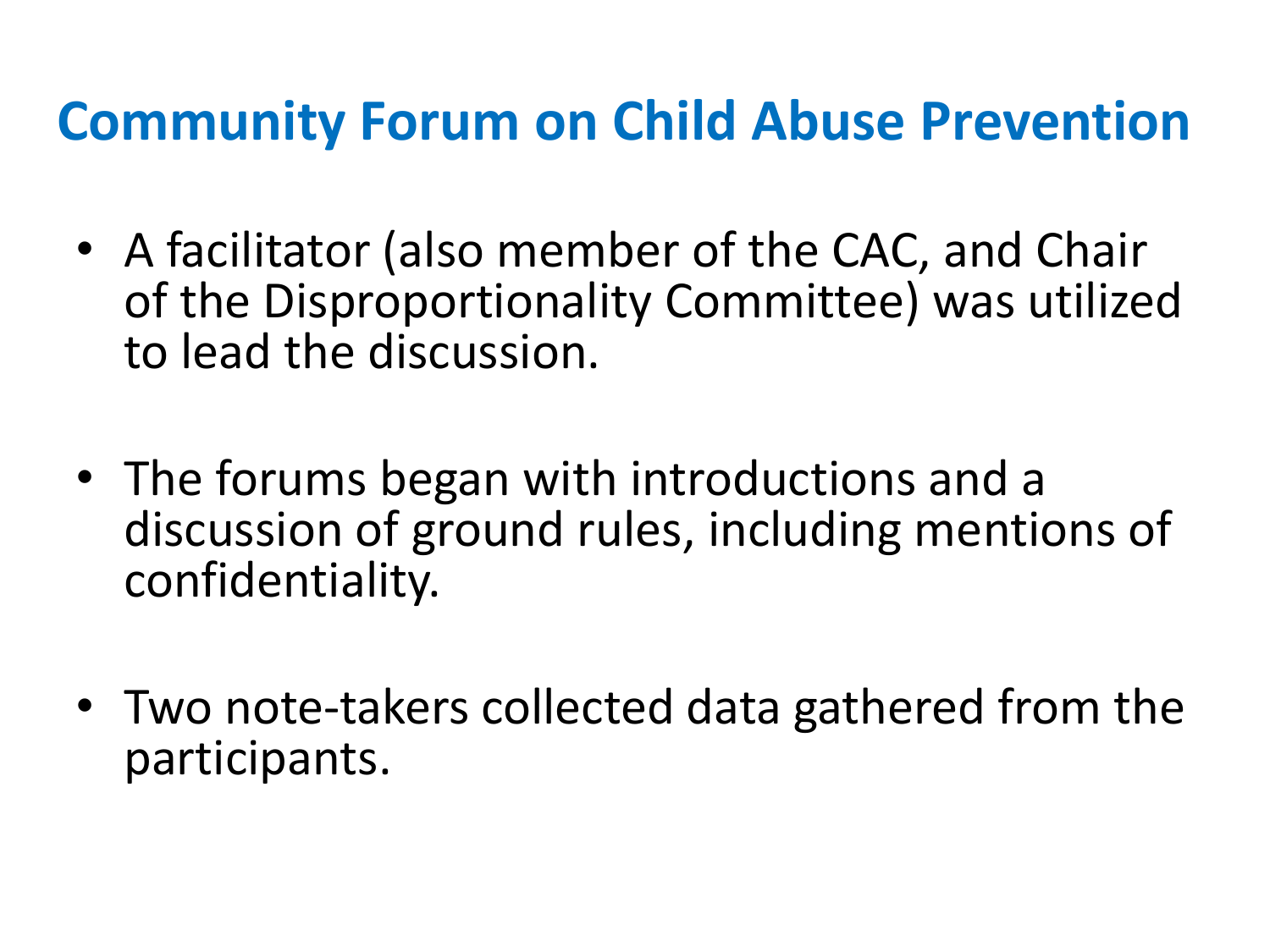#### **Community Forum on Child Abuse Prevention**

- Both forums attracted small groups:
	- 21 individuals in the daytime session
	- 16 participants in the evening session
- Each sub-group was racially and ethnically diverse, in rough proportion to the population of Santa Clara County.
- In both sessions, a few participants shared that they were survivors of child abuse.
- Photo releases were obtained for the majority of attendees at the Community Forum.
- The services of a professional photographer were donated.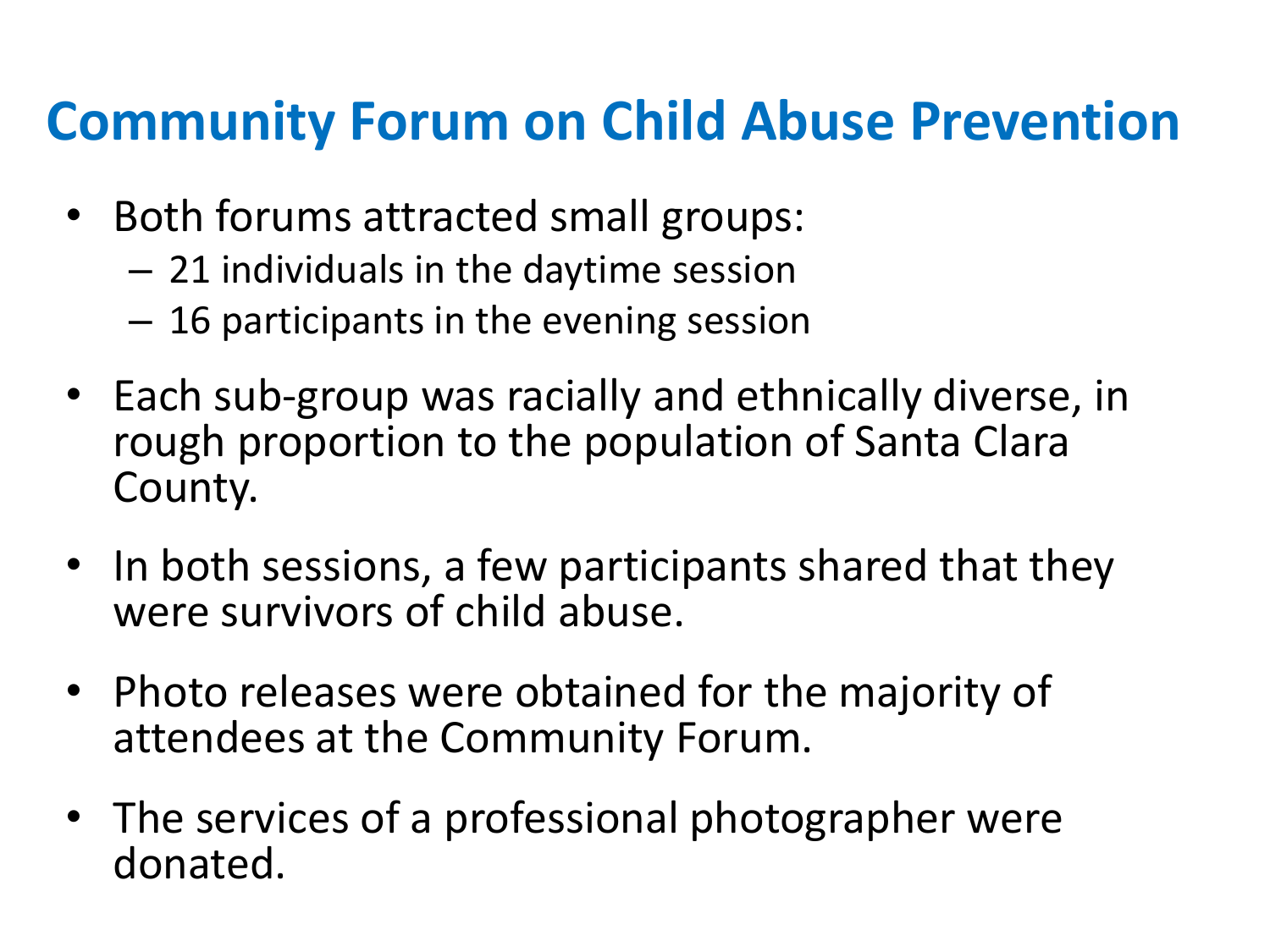### **Findings from the Community Forum**

- There is a **significant need for community education** and public awareness of child abuse.
- Widespread **teacher education is necessary to train school staff:** 
	- the warning signs of abuse
	- appropriate methods of responding
	- mandatory reporting responsibilities
	- safety training (for the child when report is made)
	- "acting out" can be symptoms of victimization
- Safety nets for **emancipated foster youth** are lacking and must be developed.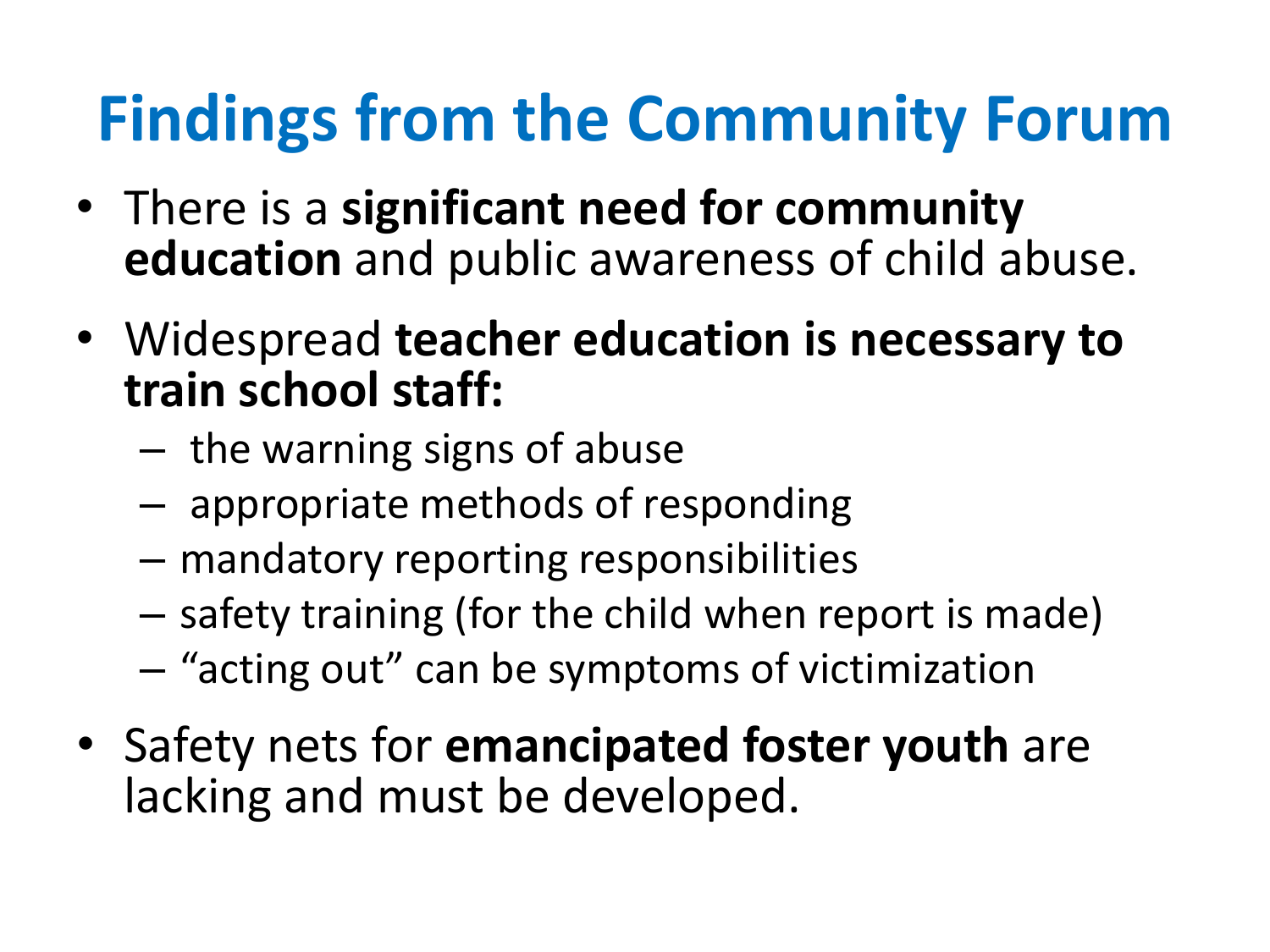#### **Findings from the Community Forum, cont'd**

- **Educational programs** are needed in the schools **to teach children** about :
	- "stranger danger"
	- abuse in the home,
	- bad parenting
	- risk due to irresponsible or neglectful caregivers
	- "good touch and bad touch" to reduce risk of sexual abuse.
- Free, **voluntary parenting classes in multiple languages** are widely needed, teaching:
	- nonviolent methods of discipline
	- ages and stages of child development
	- appropriate methods of parental communication
- There is a **need for a 24-hour hotline:** 
	- separate and distinct from the Child Abuse Reporting Hotline (staffed by the CAN Center)
	- must be welcoming for children as well as stressed-out parents to call
	- purpose: to educate and provide support, and do much more than merely reporting suspected abuse.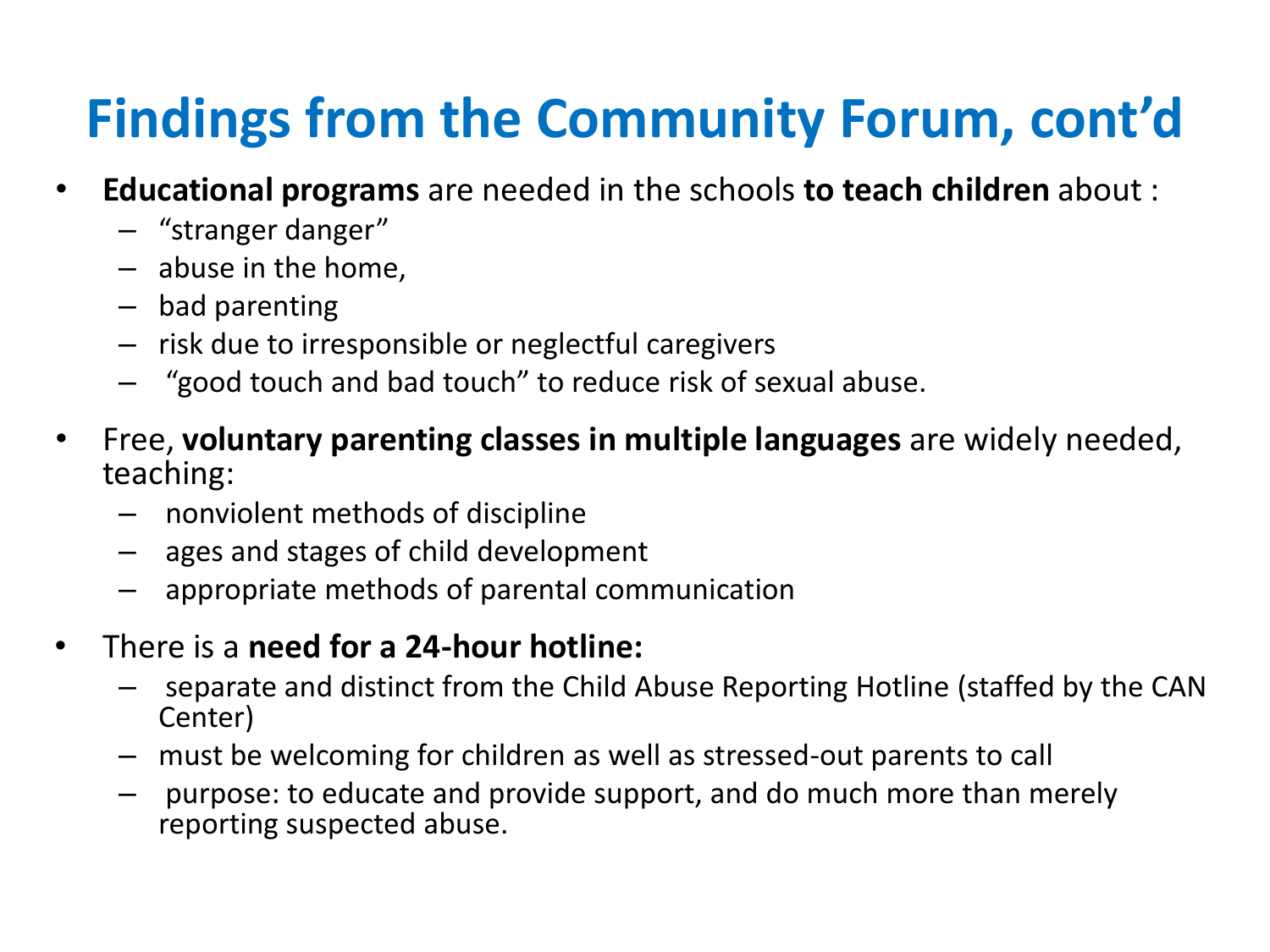#### **Findings from the Community Forum, cont'd**

- **Media outreach is needed,** especially for minority communities, in their native language.
	- For example, radio programs in multiple languages about abuse (particularly in Spanish); one currently exists in Vietnamese (and is funded by CAC).
- There needs to be a focus on how well-being relates to safety, physical health and mental health for **children beyond the age of 5**.
- Increased **understanding of cross-cultural experiences** is needed, along with respect of how the culture works, *before* interventions are employed.
- **Post-trauma treatment** is necessary, and is lacking for survivors who disclose many years later.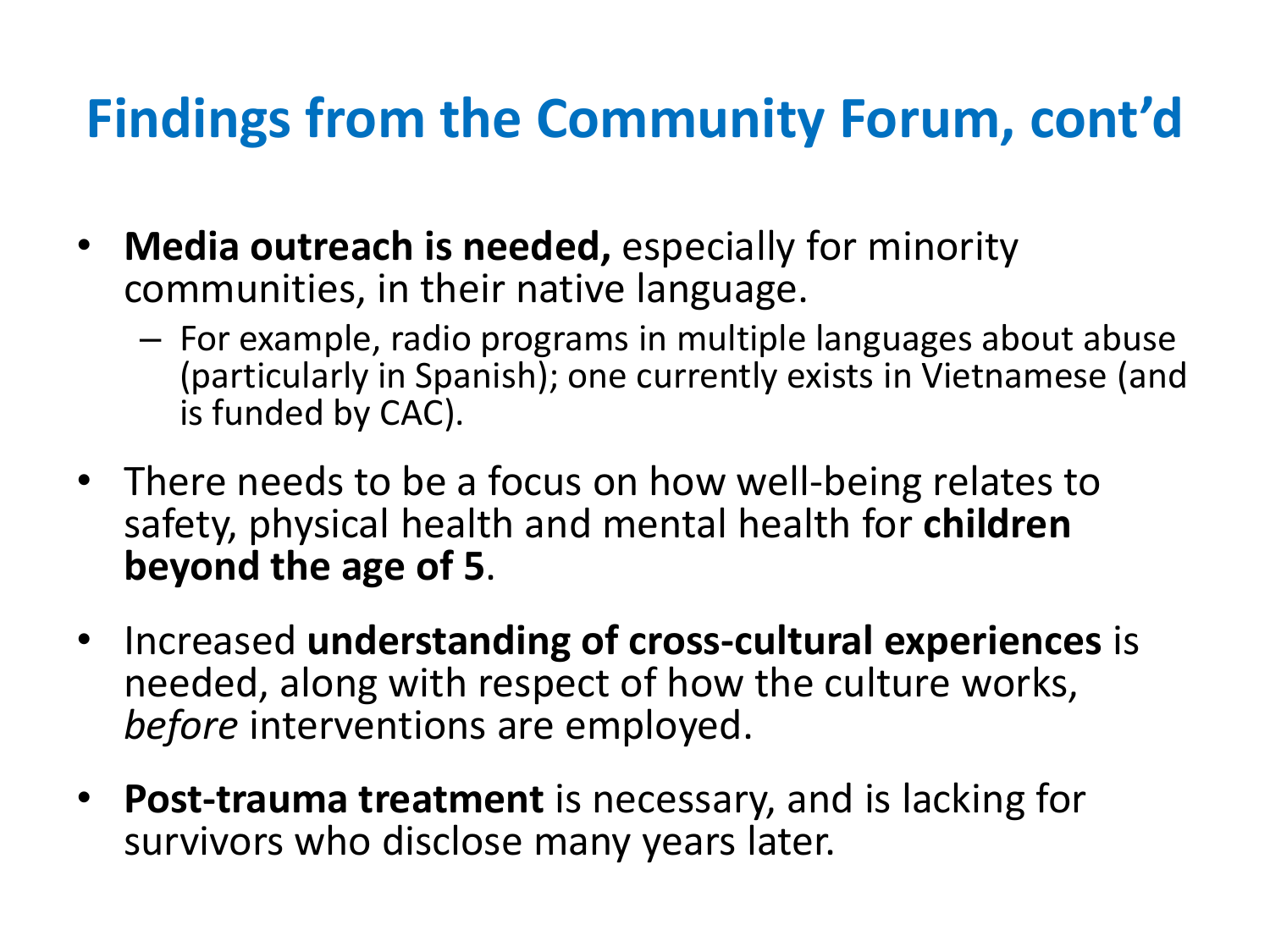#### **STUDY #4**

 **A Community Needs Assessment (CNA) Instrument** was distributed throughout the community in local libraries, churches, coffee, shops, and nail salons.

There were five research questions asked in the community needs assessment:

#### **Question #1**

*"Do you know of a family where abuse may be occurring, and you didn't know what to do?"*

#### **Question #2**

*"What kind of troubles were they having?"*

#### **Question #3**

- *A) "What would have helped?"*
- *B) "Do you know how to get that help for them?"*
- *C) "What other things do you think would be helpful to a family that was having trouble with their children?"*

#### **Question #4**

- *A) "Which types of programs should we fund, and why?"*
- *B) "How will these services lead to a reduction in child abuse?"*

#### **Question #5**

*"Is there anything else you want to say?"*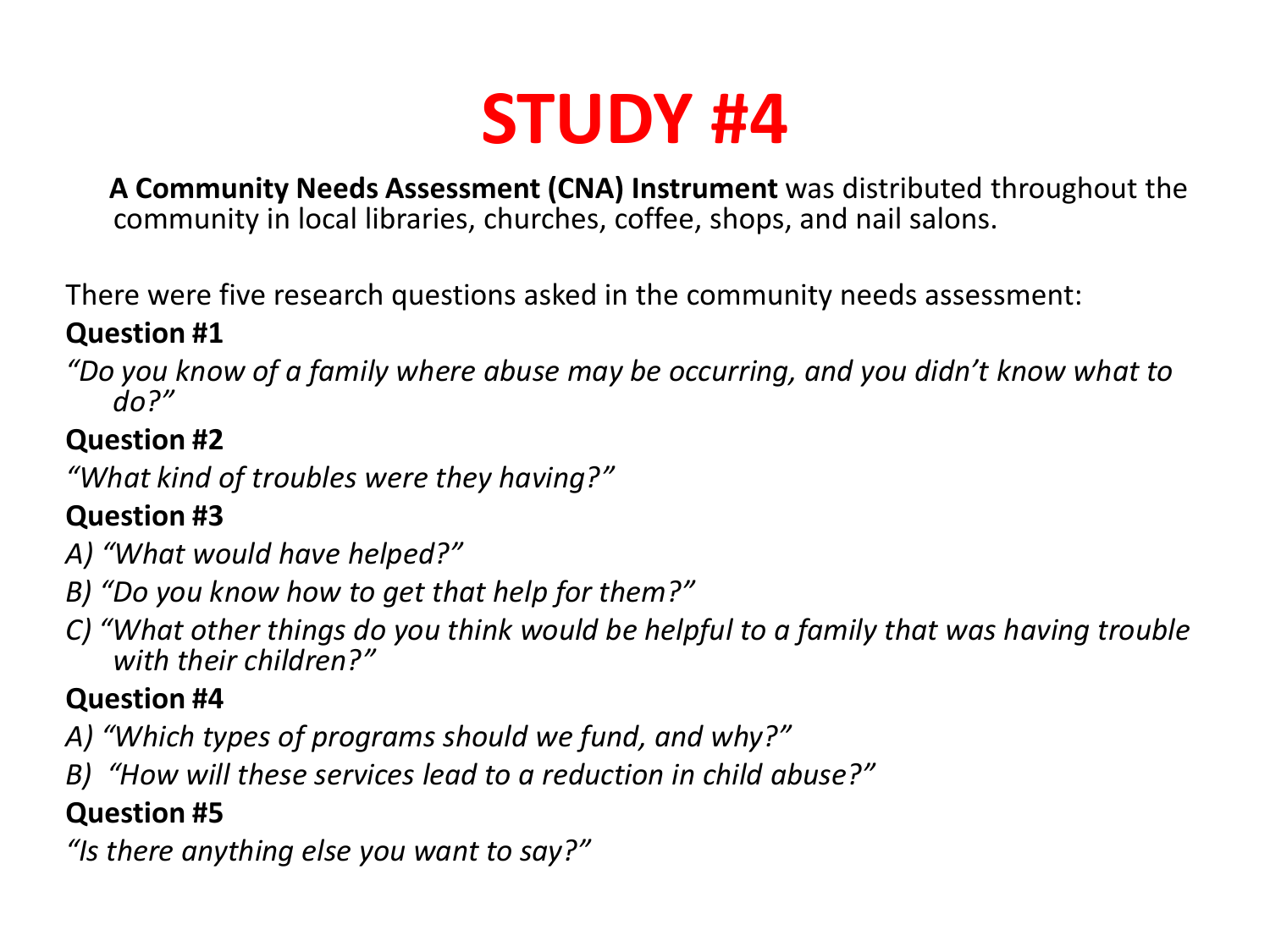# **CNA Community Survey**

- CNA surveys were translated into Spanish and Vietnamese, and were e-mailed to all the 13 currently-funded agencies, as well as CAC council members, and interested parties.
- Hard copies of the CNA were delivered to: Unity Care, Gardner Health, Parent Advocates, Santa Maria Urban Ministry, the Center for Employment and Training (CET), and the Independent Living Program (for teens about to emancipate from foster care).
- Library locations where flyers/CNAs were distributed included: Los Gatos, Morgan Hill, Saratoga, Edenvale, Santa Teresa, downtown San Jose.
- Local colleges where flyers/CNAs were distributed included: West Valley College, Santa Clara University, and San Jose State University.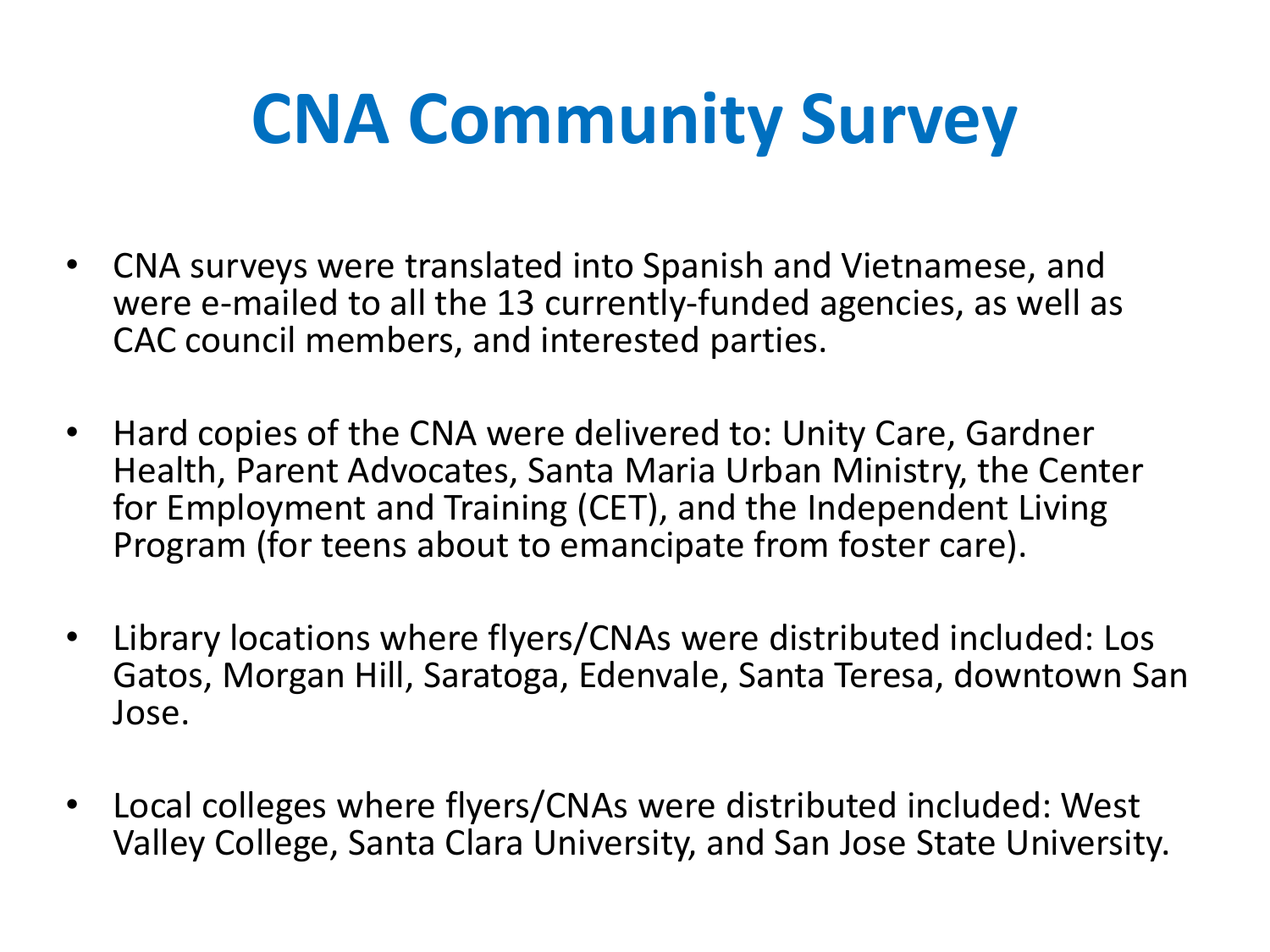## **CNA Community Survey**

Our funded agencies made an impressive effort in getting clients and members of their Boards to complete the CNA surveys.

| <b>Agency</b>                  | <b>English</b><br><b>surveys</b> | <b>Spanish</b><br><b>surveys</b> | <b>Vietnamese</b><br><b>surveys</b> | <b>Total surveys</b><br>returned |
|--------------------------------|----------------------------------|----------------------------------|-------------------------------------|----------------------------------|
| Alum Rock Counseling Center    | $\overline{7}$                   | 14                               |                                     | 21                               |
| <b>Bill Wilson Center</b>      | 20                               |                                  |                                     | 20                               |
| <b>Parents Helping Parents</b> | 9                                |                                  |                                     | 9                                |
| <b>Project Cornerstone</b>     | 13                               | 11                               | $\mathcal{P}$                       | 26                               |
| Rebekah Children's Services    | 23                               | 40                               |                                     | 63                               |
| <b>Sacred Heart</b>            |                                  | 30                               |                                     | 30                               |
| Santa Maria Urban Ministry     | 3                                | 9                                |                                     | 12                               |
| <b>Totals</b>                  | 75                               | 104                              |                                     | 181                              |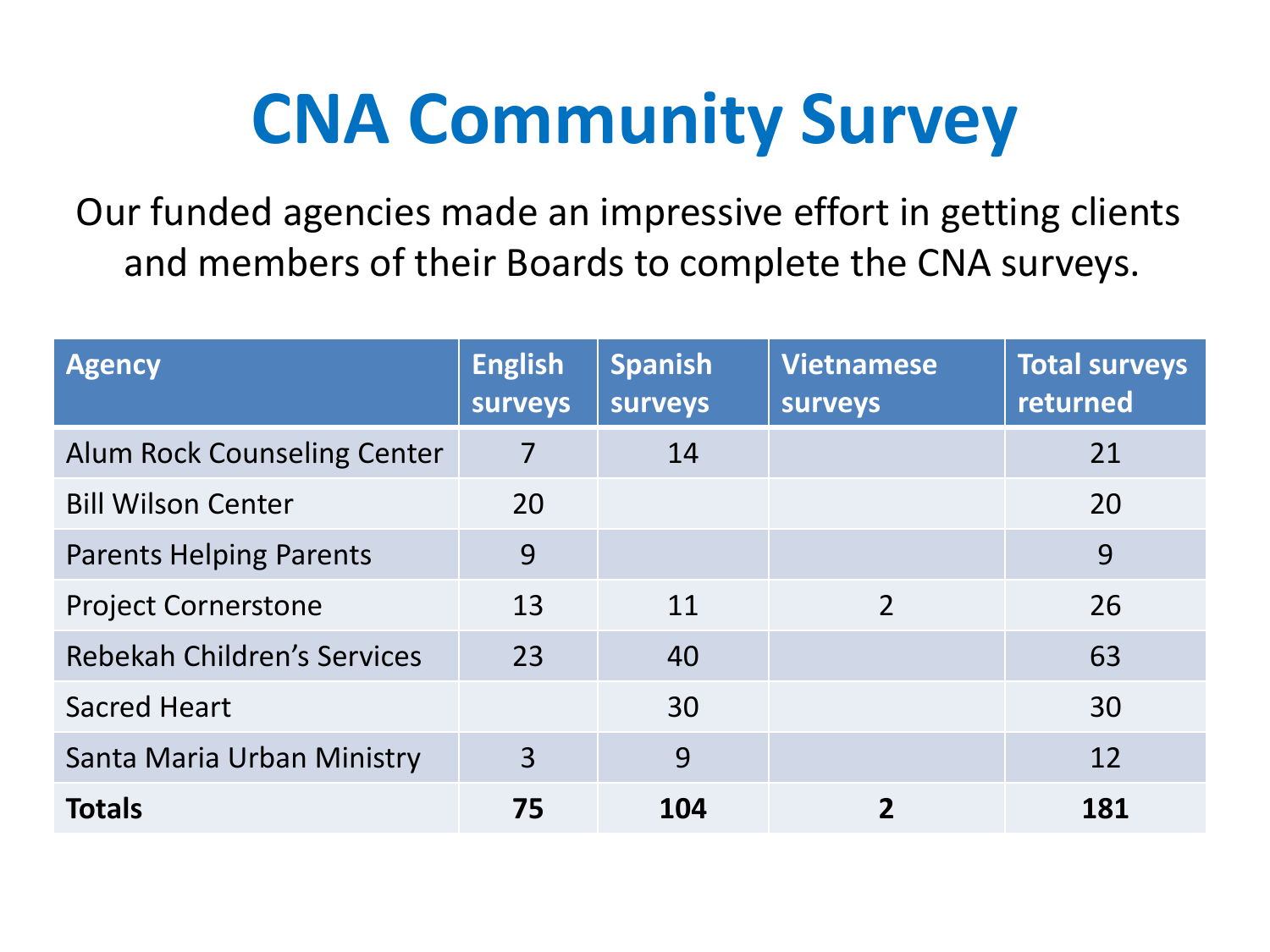

- 51% of respondents indicated they knew of no families where child abuse was present.
- 9% of responses indicated that their sole approach to preventing abuse was to call the police or to call CPS.
- 
- Few had any knowledge of community programs to prevent abuse.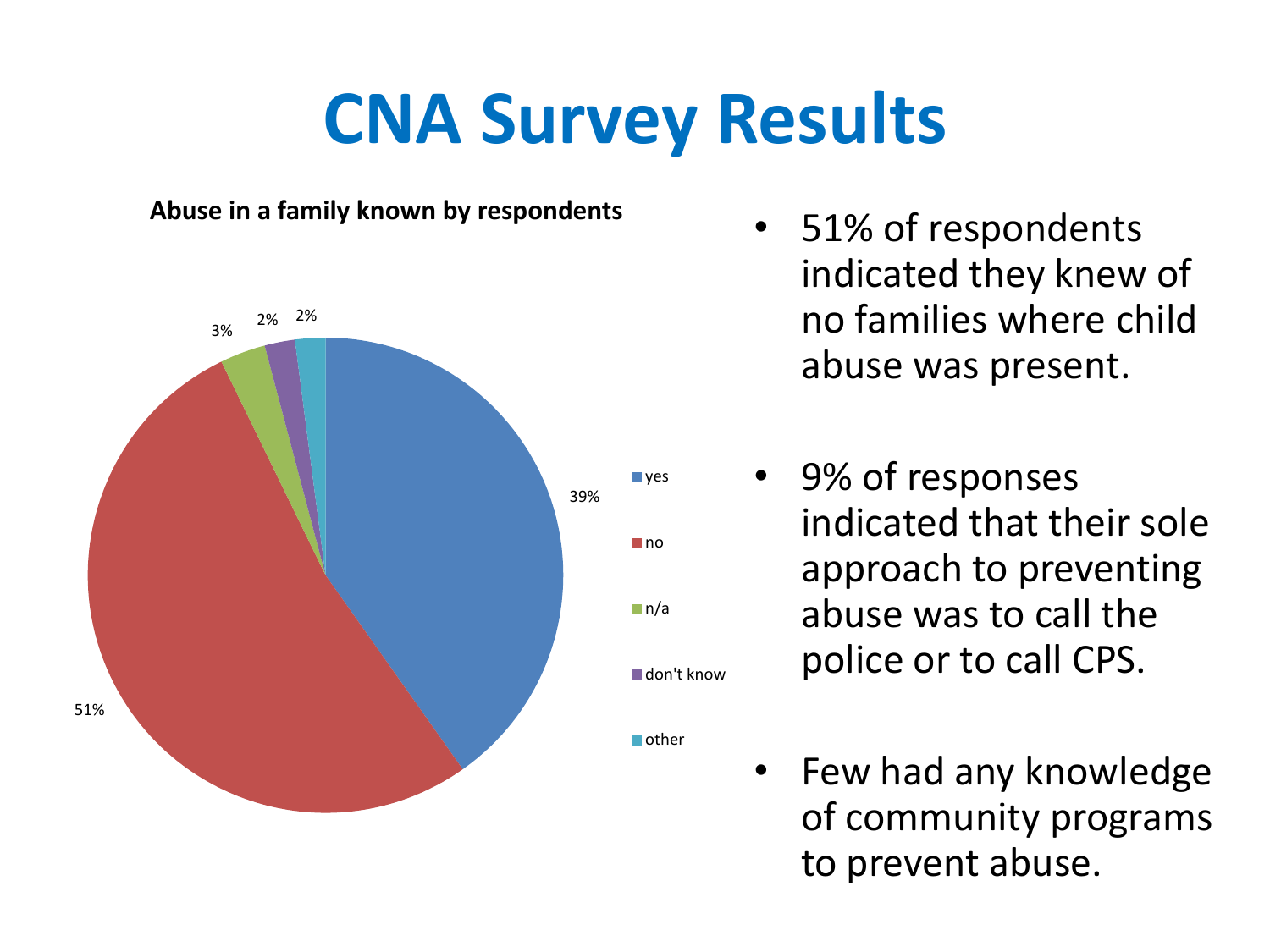#### **Types of problems observed in families known by respondents**

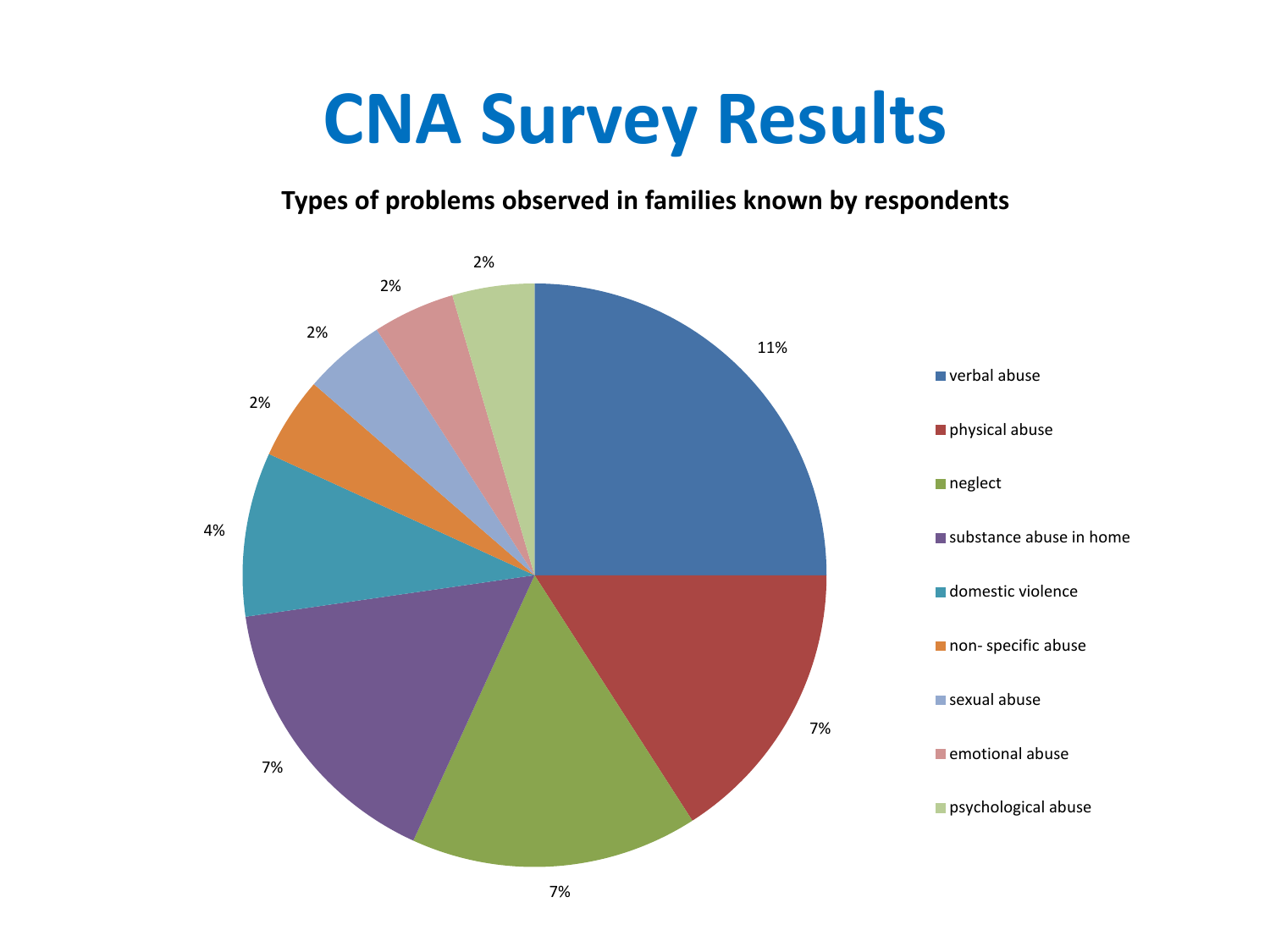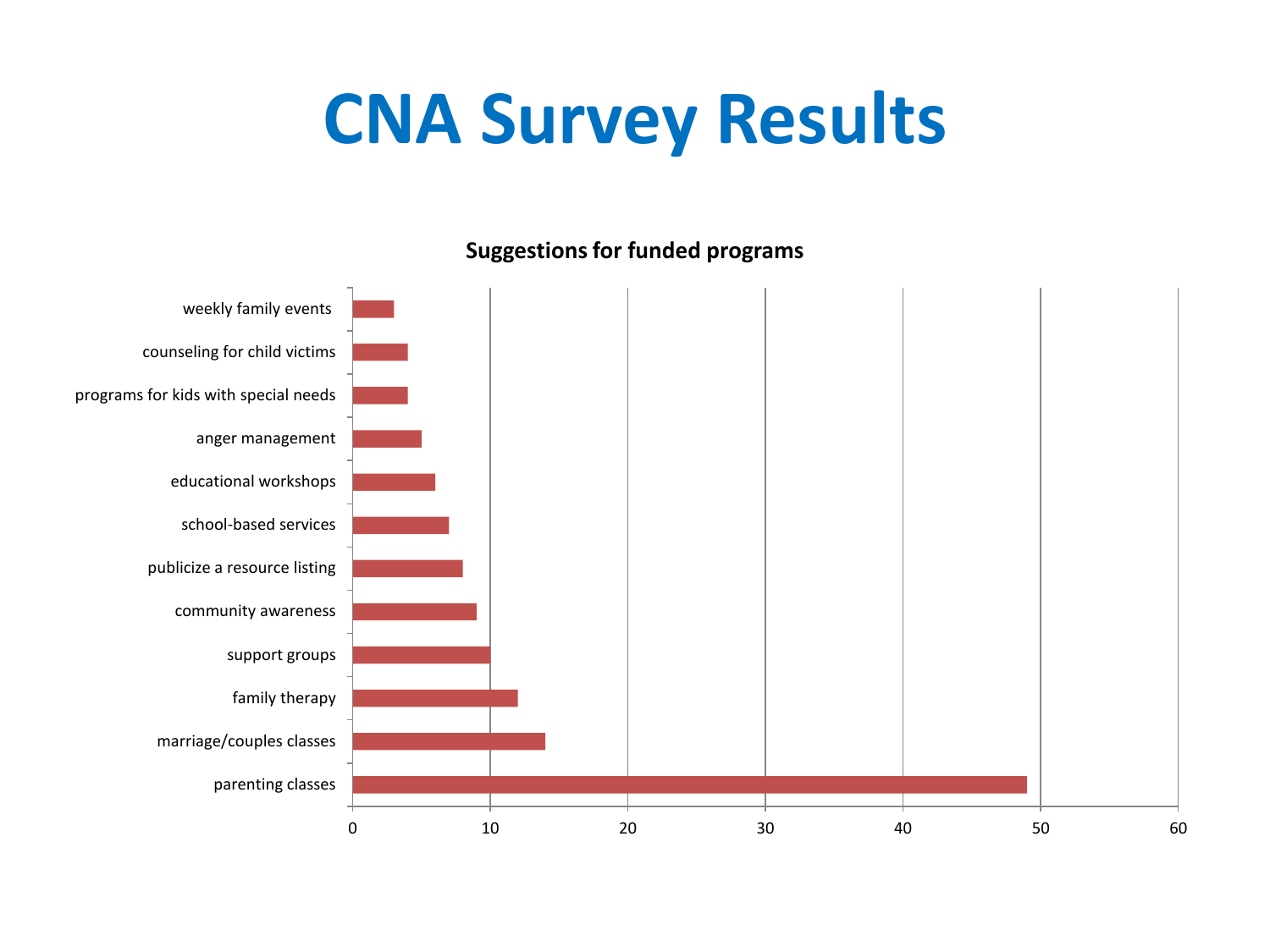**how these programs will reduce child abuse** 

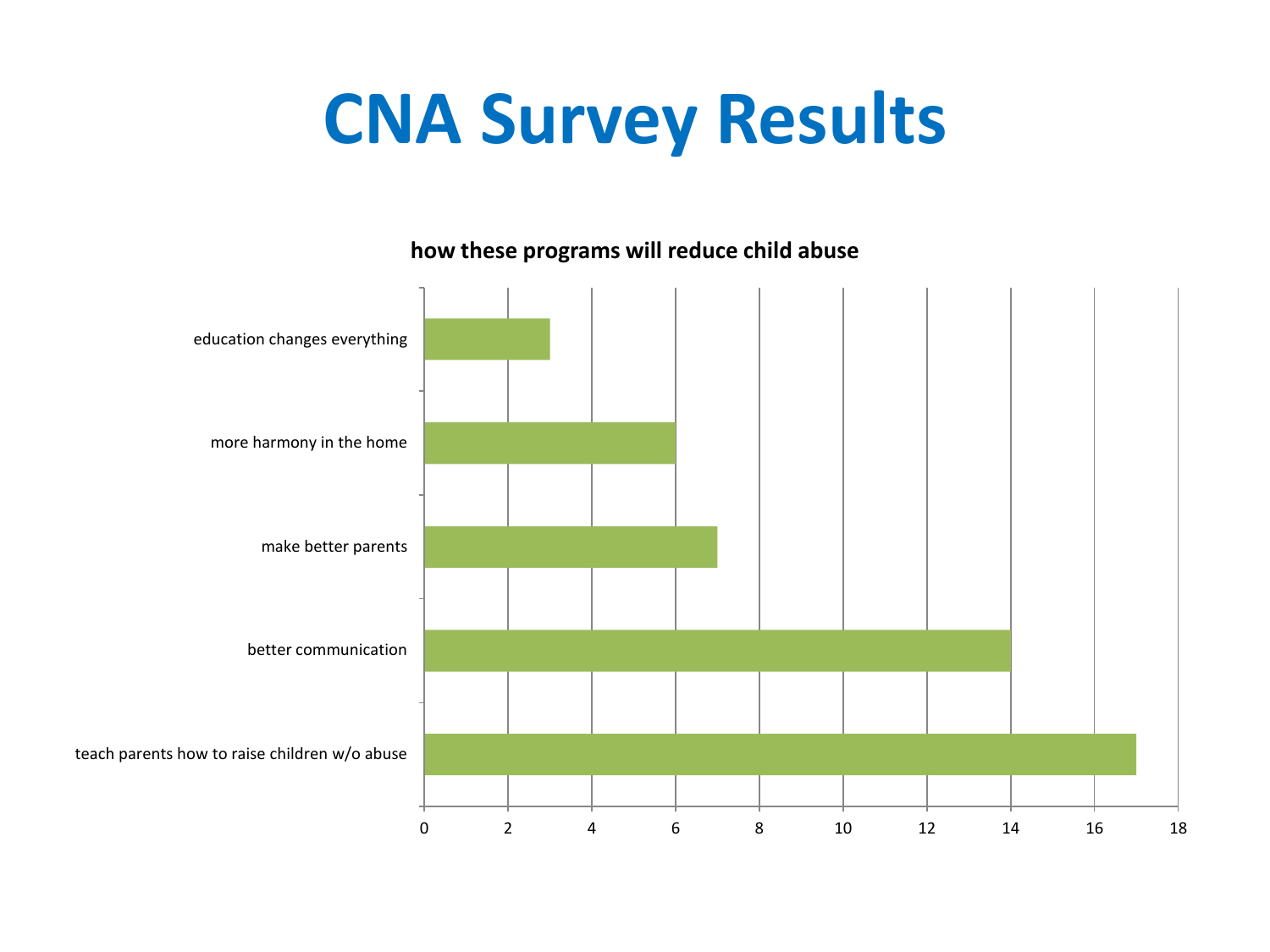# **CNA Survey Findings**

The most frequent responses indicated the following:

- **Free, voluntary parenting classes** in multiple languages. Particular need is noted in the Latino community. These classes must teach:
	- nonviolent methods of discipline
	- ages and stages of child development
	- appropriate methods of parental communication
- There is a significant need for **community education and public awareness of child abuse**.
- **Family therapy** is suggested, available in multiple languages (especially Spanish).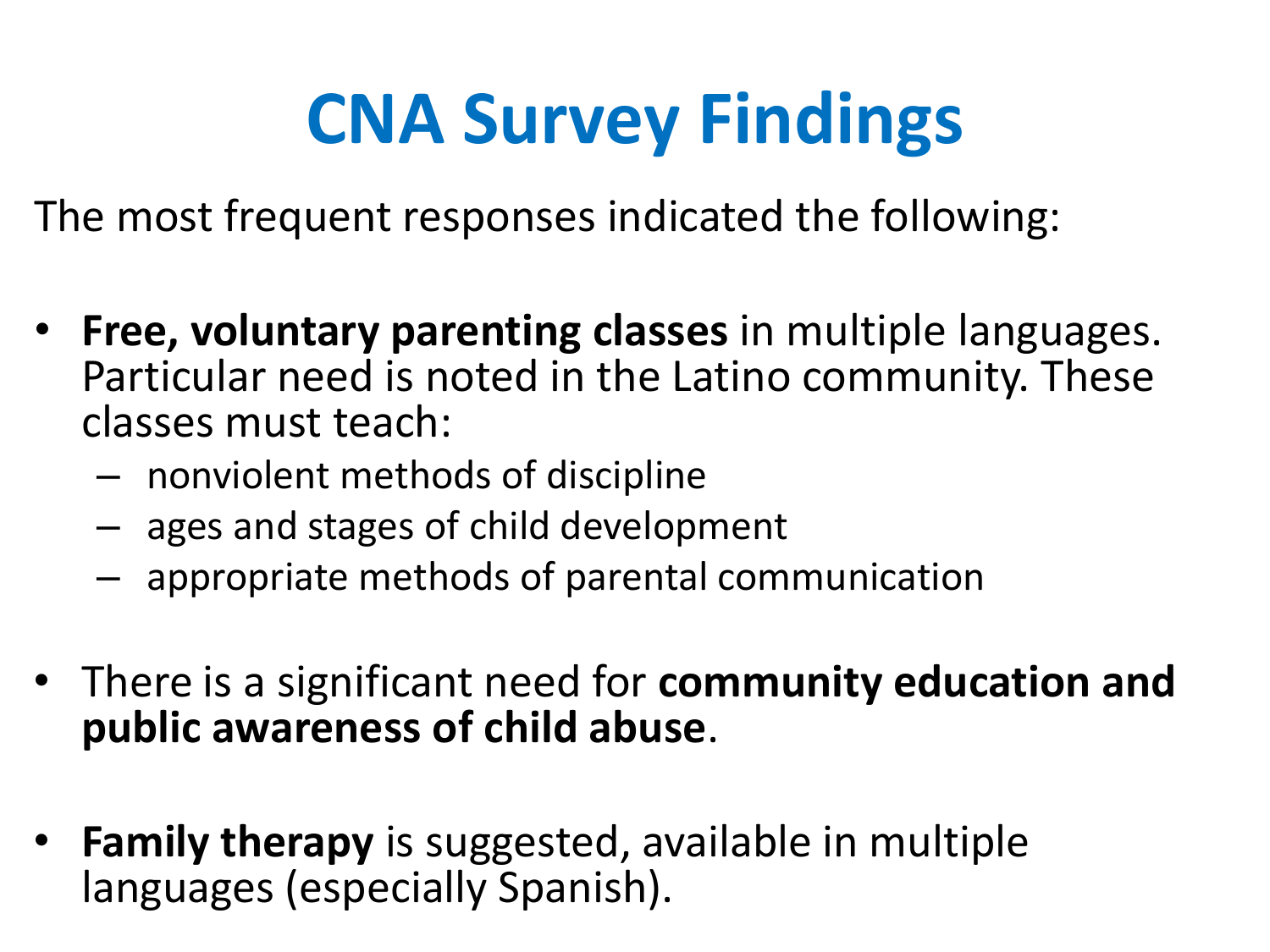# **CNA Survey Findings, cont'd**

- **Educational programs are needed in the schools** to teach children about abuse in the home, bad parenting, risk due to irresponsible or neglectful caregivers.
- There must be programs that focus on **children with special needs.**
- **A resource listing in multiple languages** is needed to increase community awareness of the child abuse prevention, intervention, and treatment services available in our community.
- Child abuse and neglect often co-occur with domestic violence and substance abuse.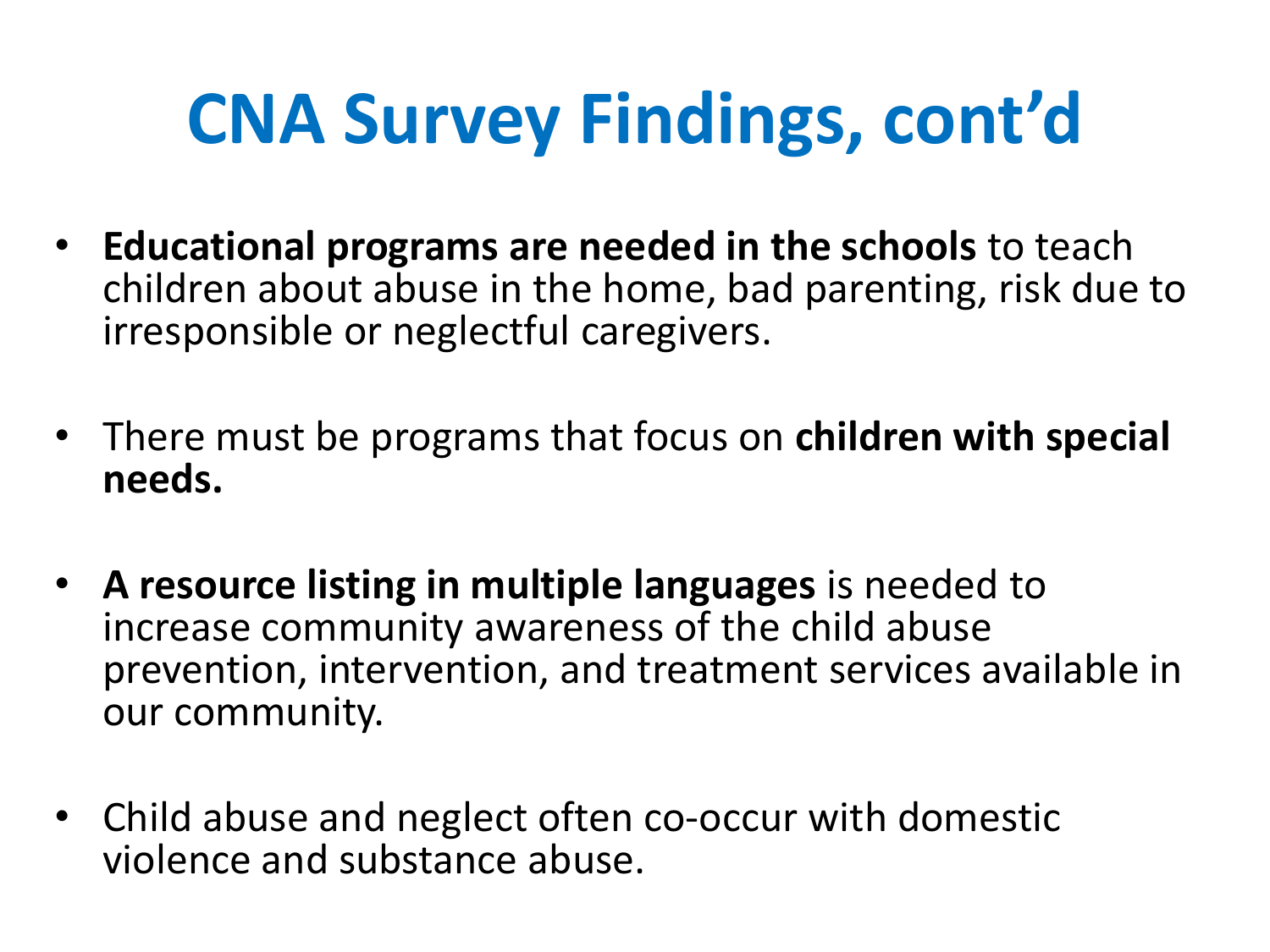### **Cultural Insights from the CNA Survey**

- Over half the data gathered were from the Latino community. A number of insights specific to this population were gathered from respondents' comments:
	- A few mentioned that they were aware of abuse, but were afraid to report it.
	- Several feared that reporting abuse would automatically trigger the children's removal from the home.
	- Others mentioned that the parents that need the help don't believe they need it.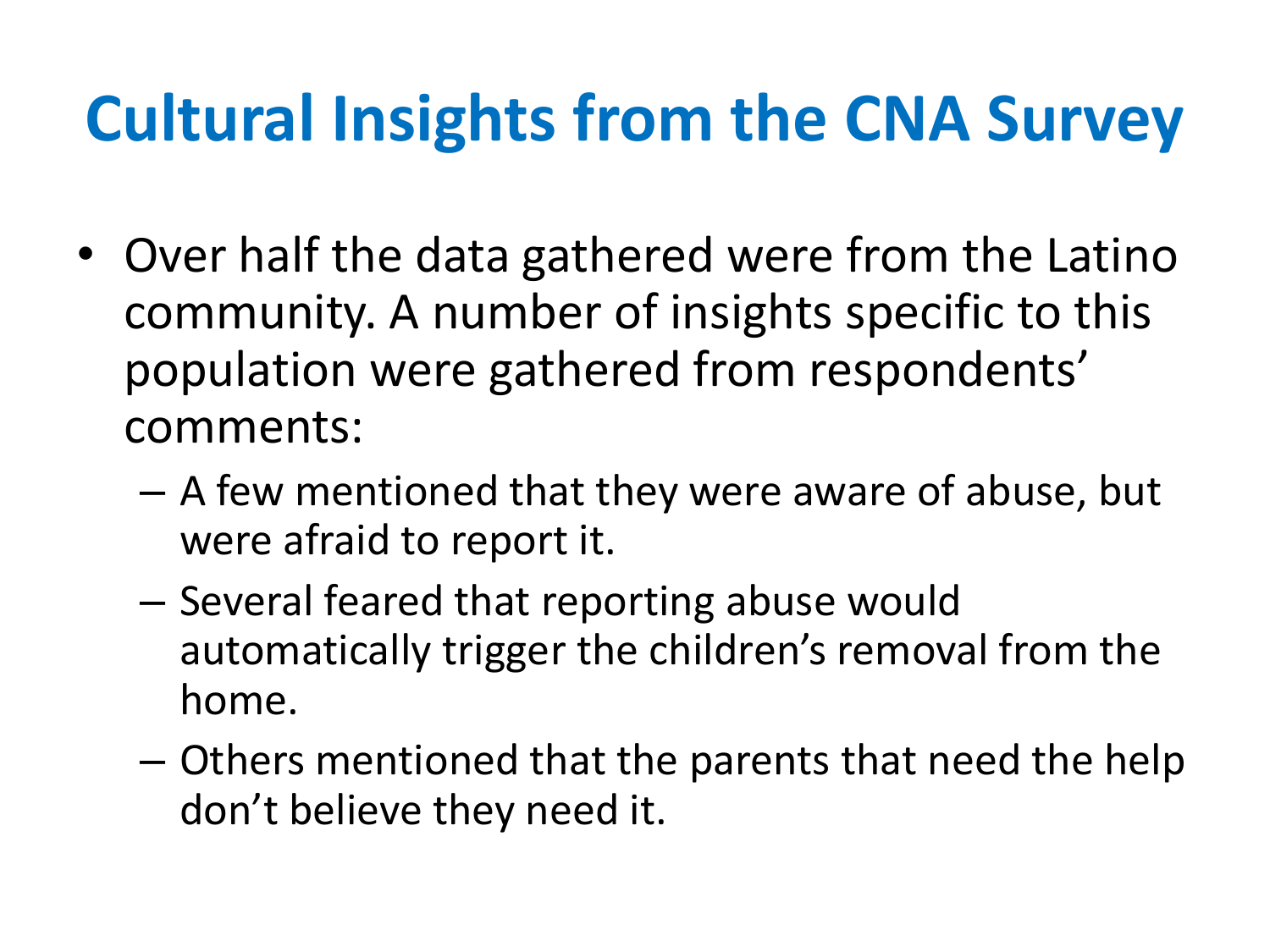### **Cultural Insights from the CNA Survey**

- A few noted that, particularly in the Latino community, that there are often several families living in one home, and suggested this increased the risk of child abuse.
- One respondent wrote, "As a Latino mom, we confuse education [discipline] with child violence."
- Another wrote, "the majority of the Latino community don't have a formal education, and the consequences are lack of infant education [understanding child development] and child abuse."
- Another survey read, "more education, less ignorance."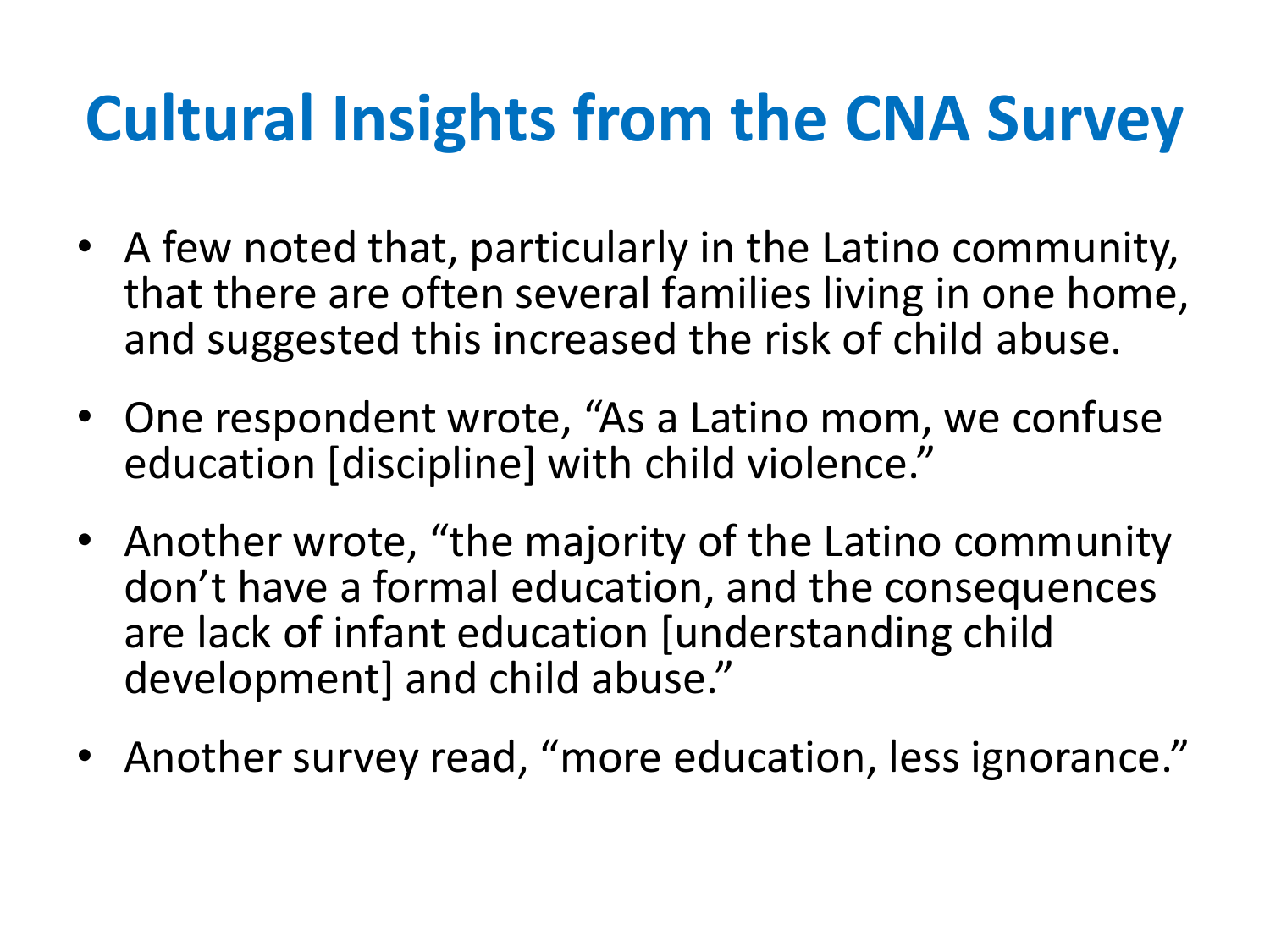### **Cultural Insights from the CNA Survey**

- Only two CNA surveys were received in Vietnamese.
- It could be that some Vietnamese individuals were fluent enough in English to complete the CNA surveys.
- Viewpoints of monolingual members of the Vietnamese community may not be reflected in this report.
- Discussing issues of abuse is considered taboo in the Vietnamese culture, and so this may address the low response rate for this ethnic group.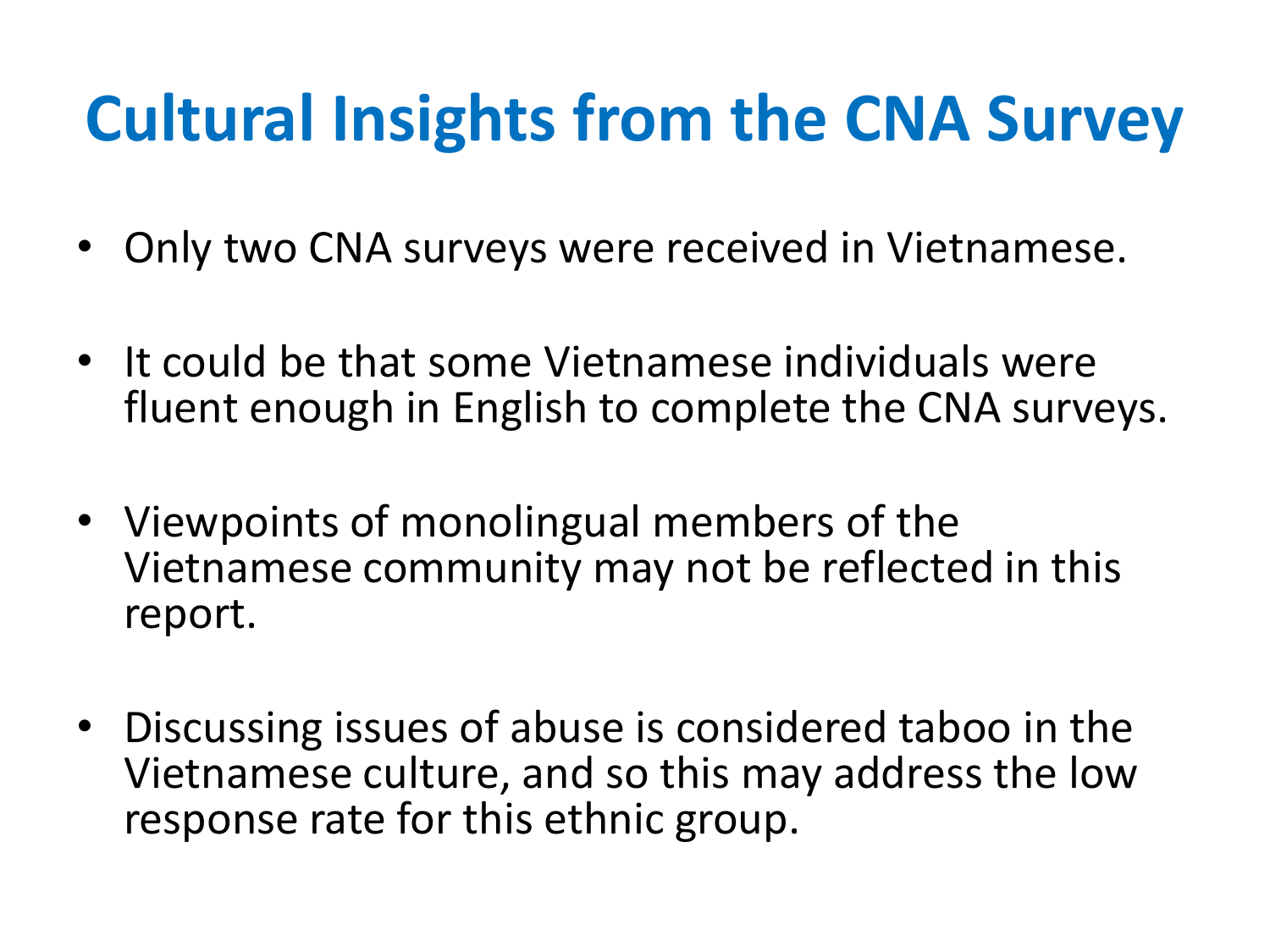

 At the annual **Child Abuse Symposium,** attendees were given a survey to assess their professional perspectives regarding child abuse prevention efforts. Respondents were asked:

#### **Question #1**

*Please indicate your role (therapist, advocate, etc.)*

#### **Question #2**

 *What kinds of situations are you seeing in your practice? (sexual abuse, physical abuse, neglect. etc.).* 

#### **Question #3**

 *Of the above situations, which types do not have adequate interventions/services currently available in this county?* 

#### **Question #4**

 *To Which agencies do you most commonly refer?* 

#### **Question #5**

*From whom do you most frequently get referrals?* 

#### **Question #6**

 *What kinds of prevention services do you feel are needed?* 

#### **Question #7**

*Which currently-existing programs do you feel are the most effective? And why?*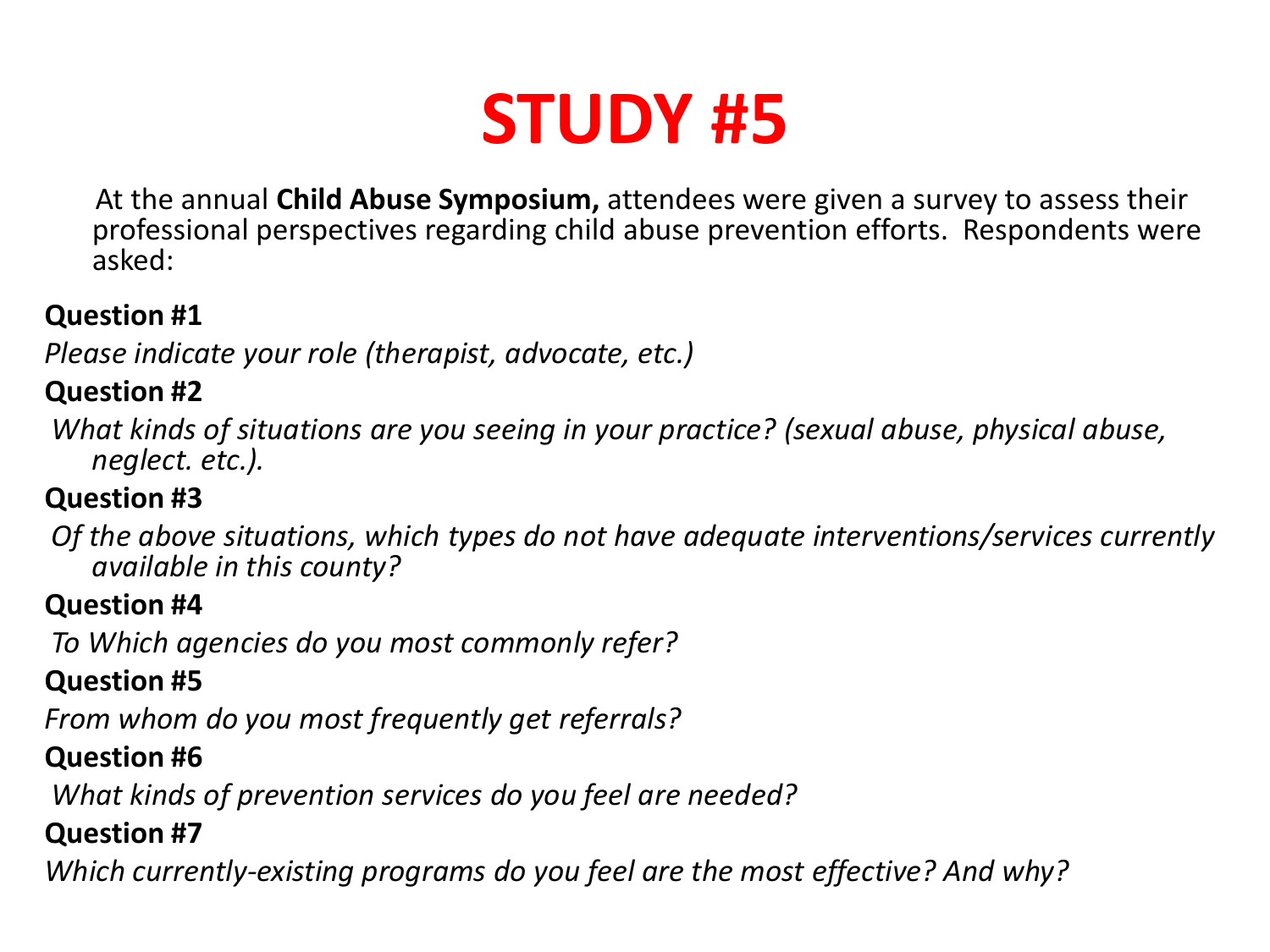Of the 290 attendees at the event, 75 Symposium surveys were returned. This represents a 26% response rate.



**Symposium Survey Respondents' Roles**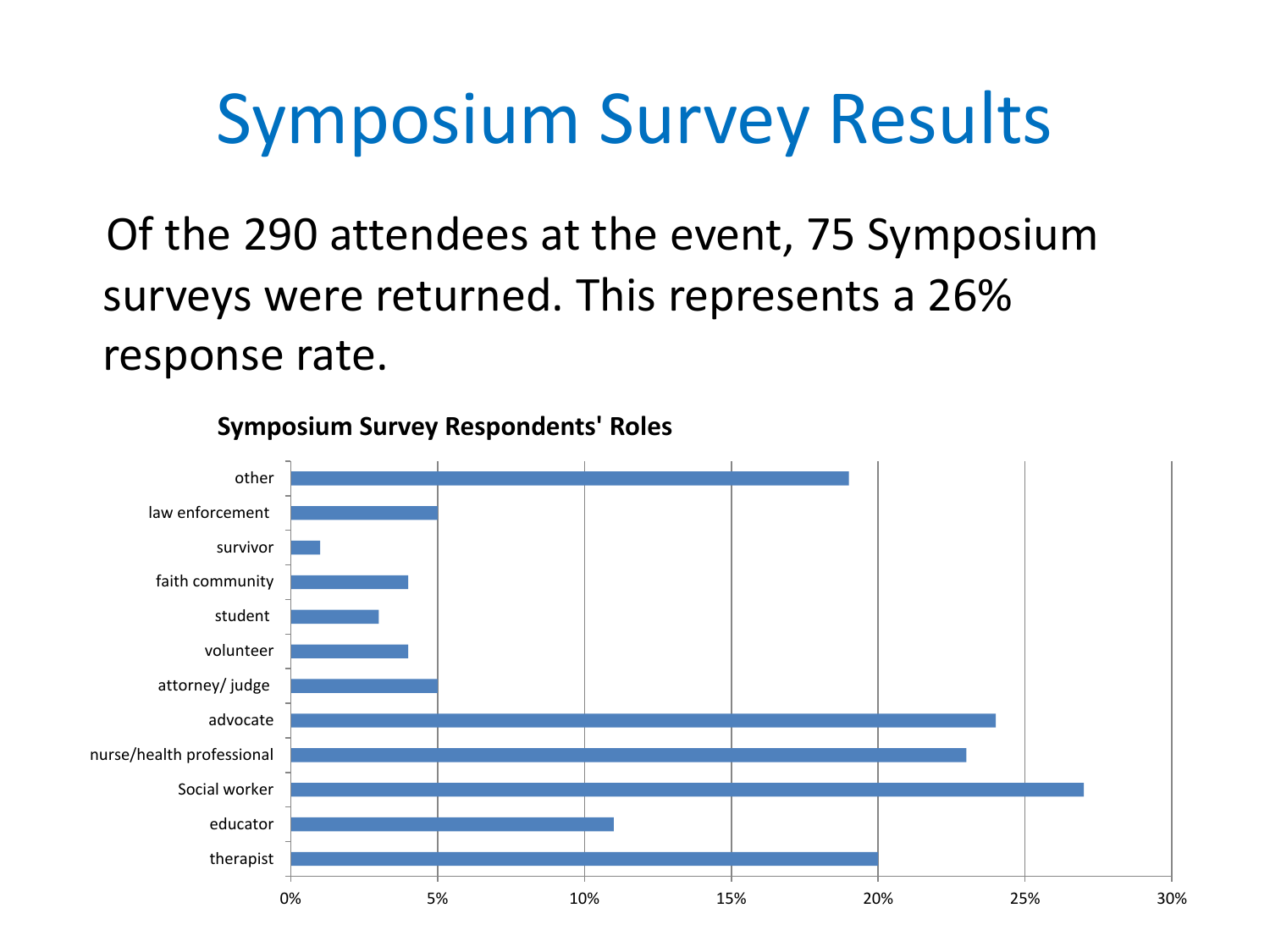#### **Types of Abuse Seen in Practice**

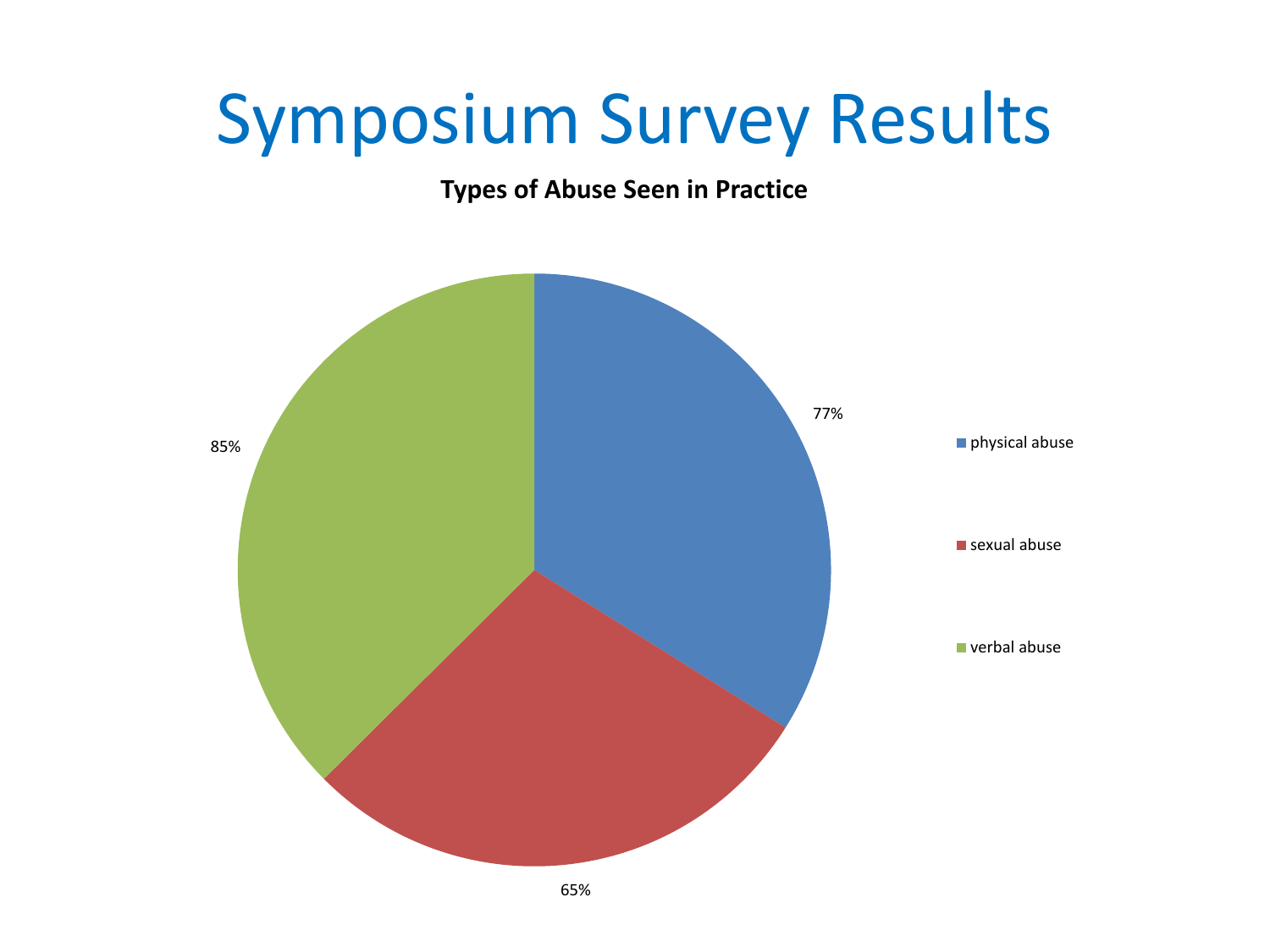**Abuse by Perpetrator**

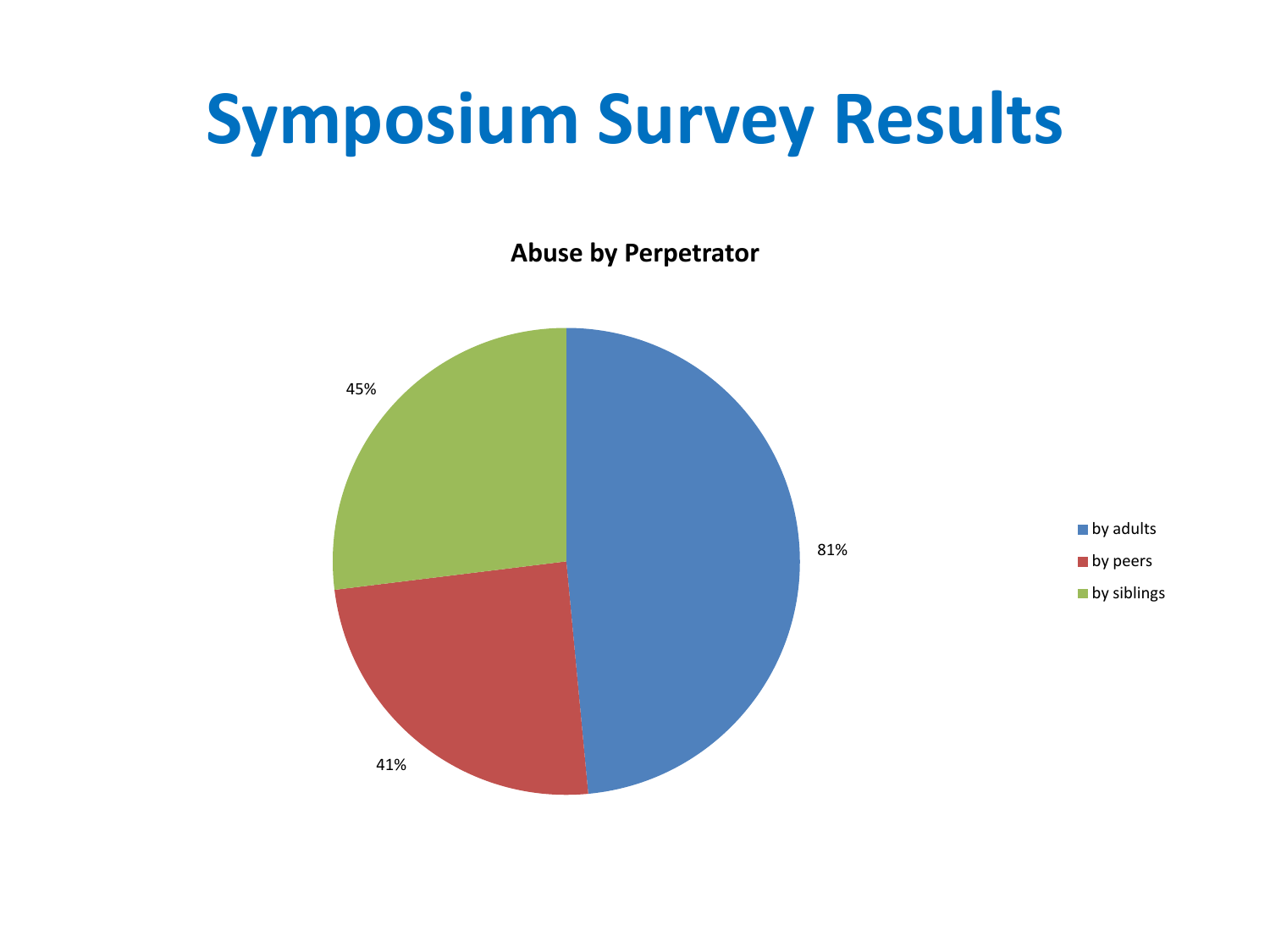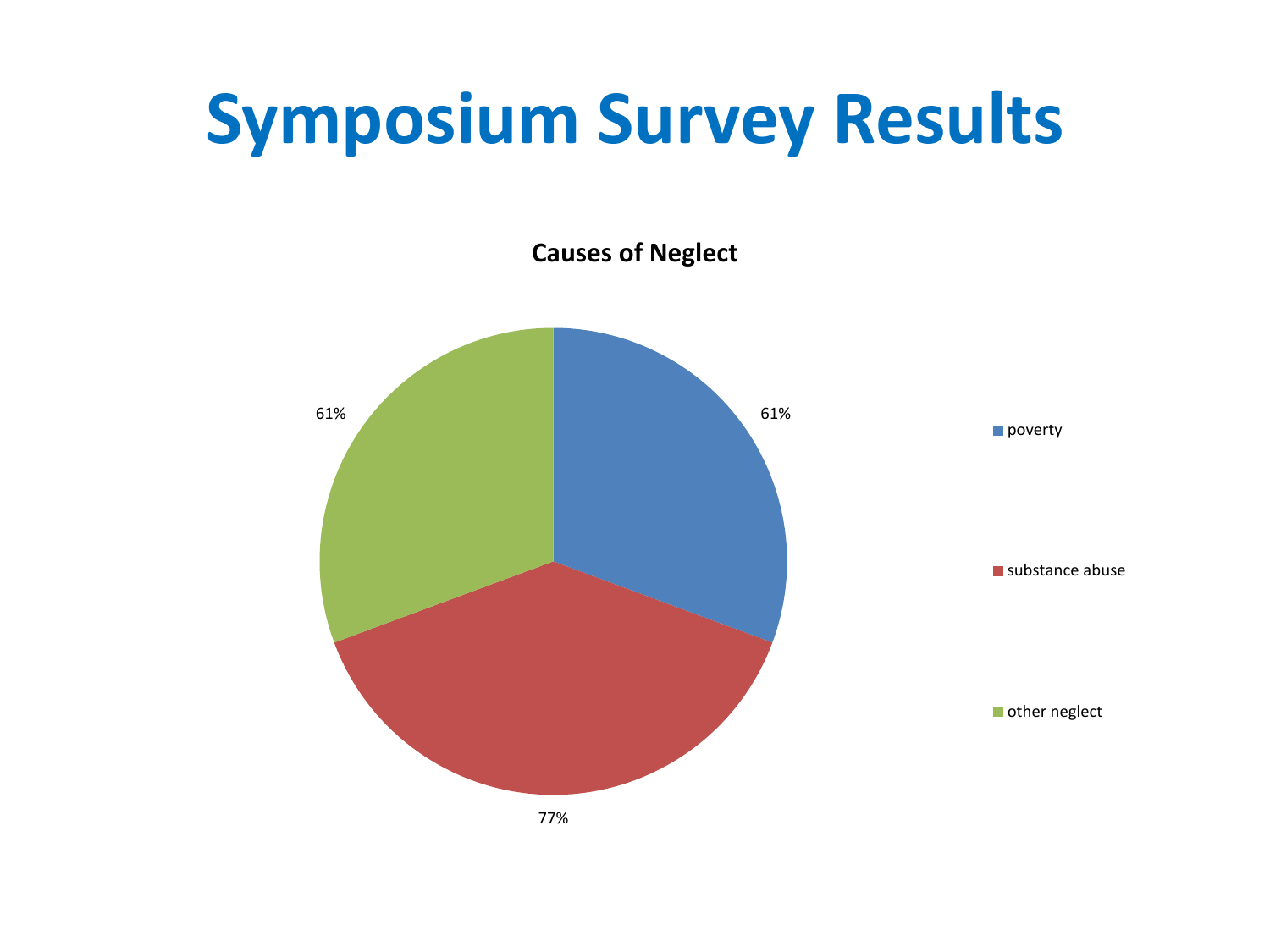

**Inadequate Interventions and Services**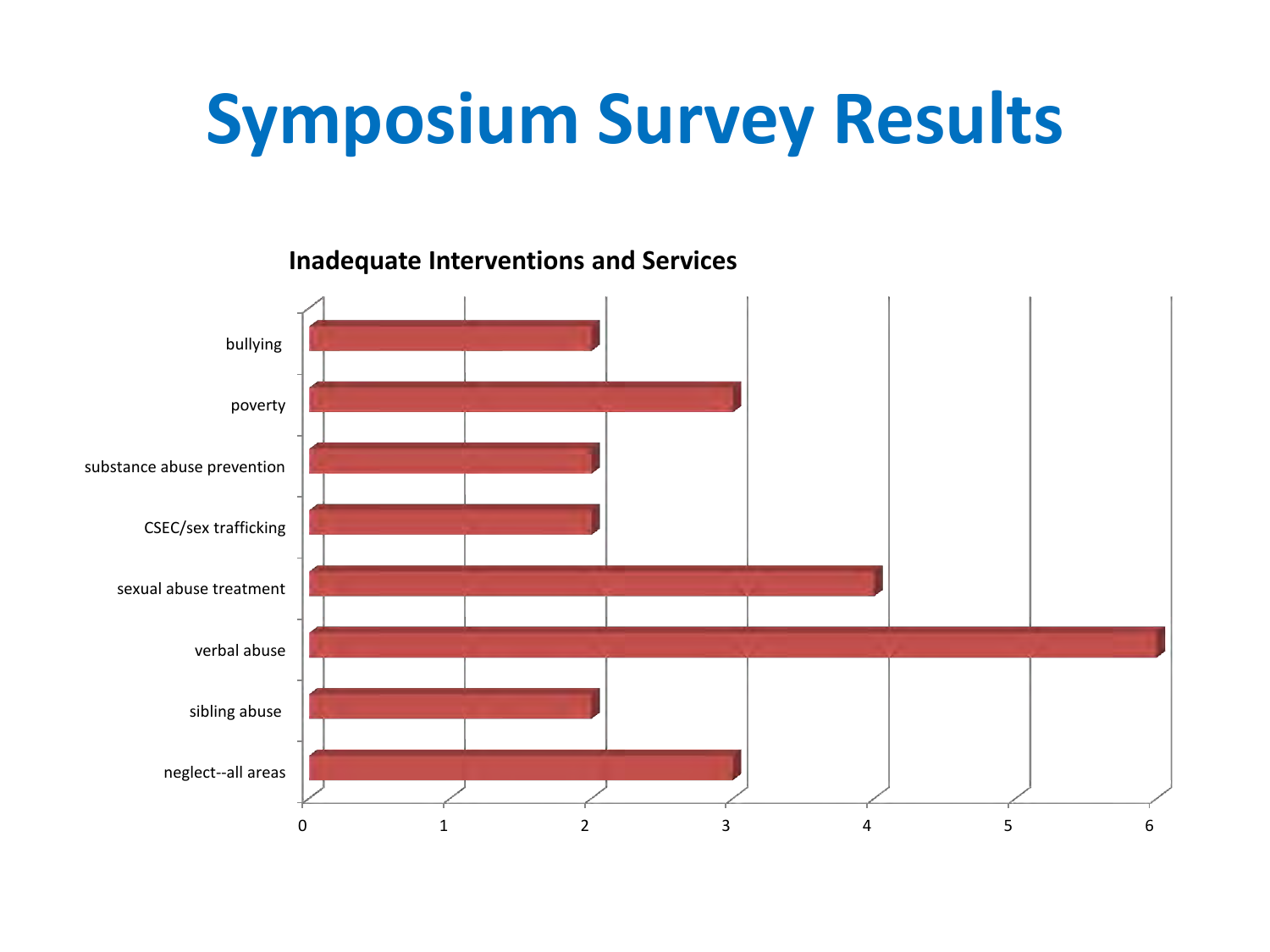# **Symposium Survey Findings**

- **There were many other responses which the CAC cannot fund because of the restrictions imposed by the state.**
- **Thus, only those suggested interventions that can be funded by the CAC are included in this presentation**.

 Most-frequently mentioned suggestions included programs which address:

- **Unaddressed areas of harm:** verbal abuse, emotional abuse, and neglect due to poverty and mental health issues.
- **Prevention services:** for neglect, early detection of abuse, and utilizing social media for prevention.
- **Perpetrator-specific programming:** addressing abuse by peers, and physical/sexual abuse by kids.
- **Specific underserved populations**: relative caregivers, abuse of disabled victims, parents with intellectual disabilities.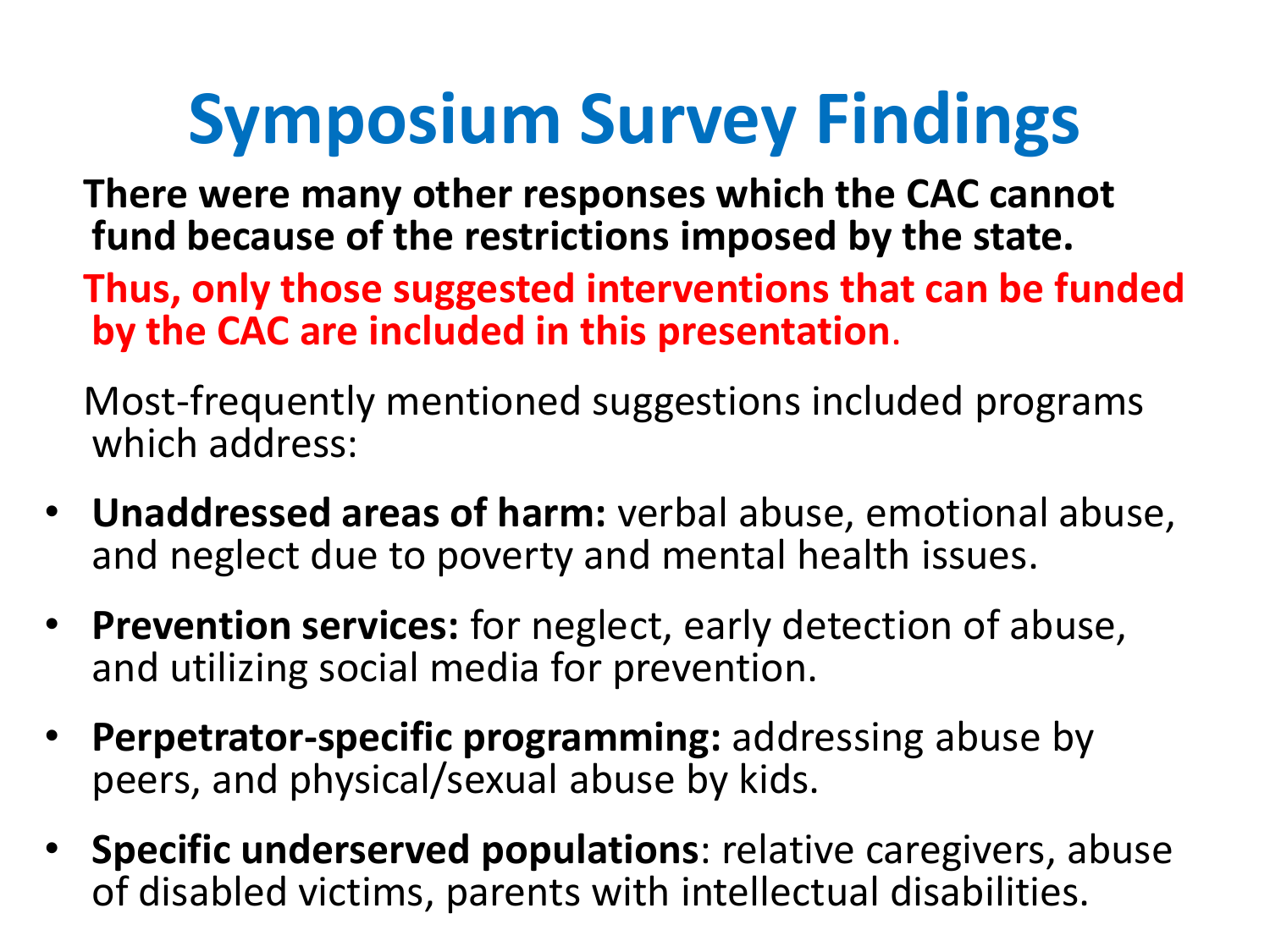# **Symposium Survey Findings**

Most-frequently mentioned suggestions included programs which address:

- **Improvements in counseling services:**
	- more family therapy options
	- trauma-oriented therapy
	- group therapy for youth
	- counseling/intervention in families
	- Seeking Safety
	- continuing care (ongoing services)
	- sex abuse treatment
	- longer counseling for kids/parents
	- family mental health, serving the whole family, not just the kids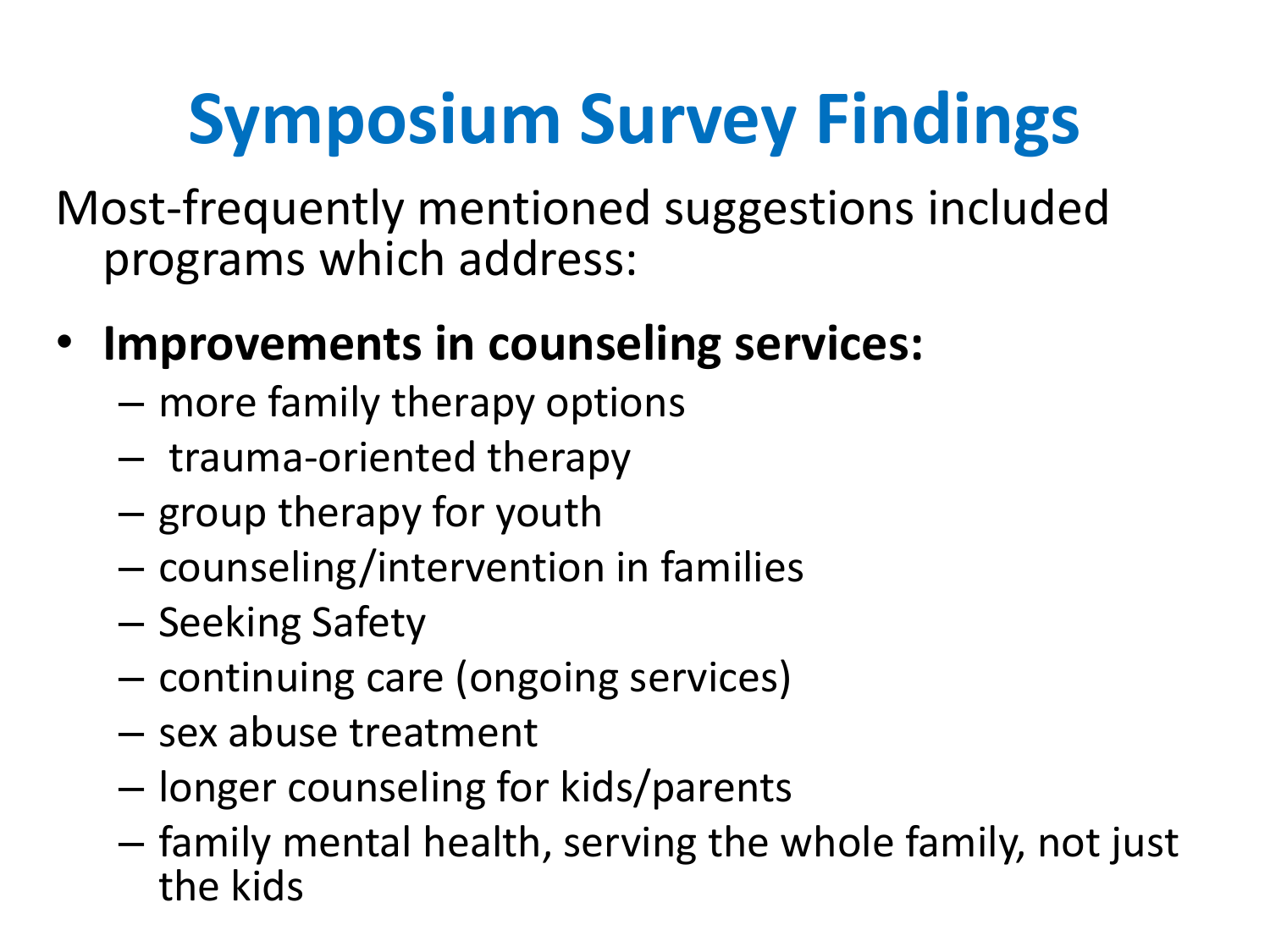### **Symposium Survey Findings, cont'd**

- **Parenting education:**
	- culturally-sensitive parent education (including prenatal, post-partum, as well as pregnant/parenting youth)
	- focusing on appropriate methods of discipline
	- educating parents to distinguish normal adolescent behavior from sexual assault
	- identification of learning disabilities/alternatives to education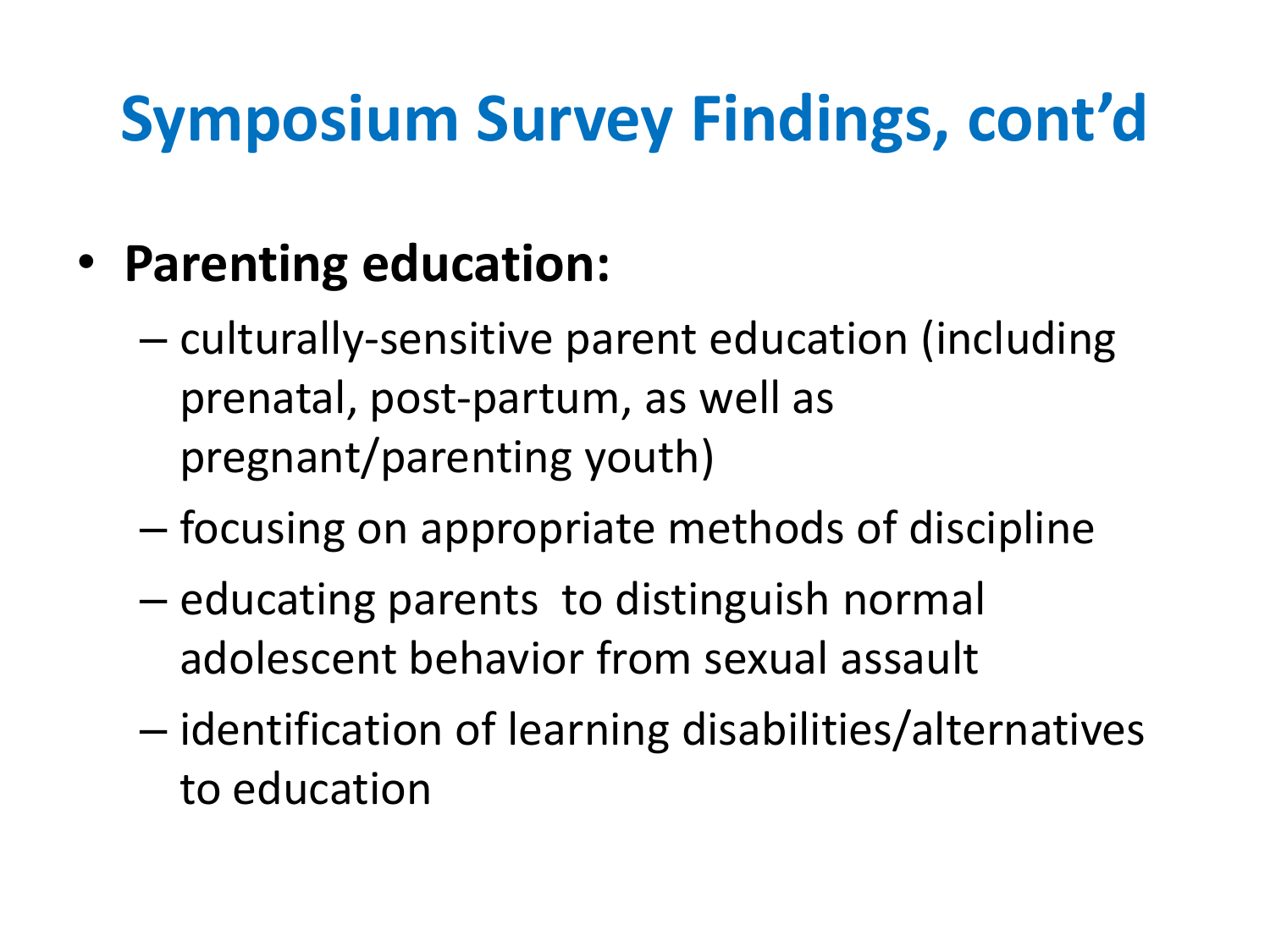#### **Symposium Survey Findings, cont'd**

- **Community-based programs:**
	- for school-aged children and youth
	- anti- bullying programs
	- more faith-based community services
	- community training for parents/youth on abuse
	- education to reduce sex trafficking of teens & CSEC population (Commercially Sexually Exploited Children)
	- training for youth on the dangers of social media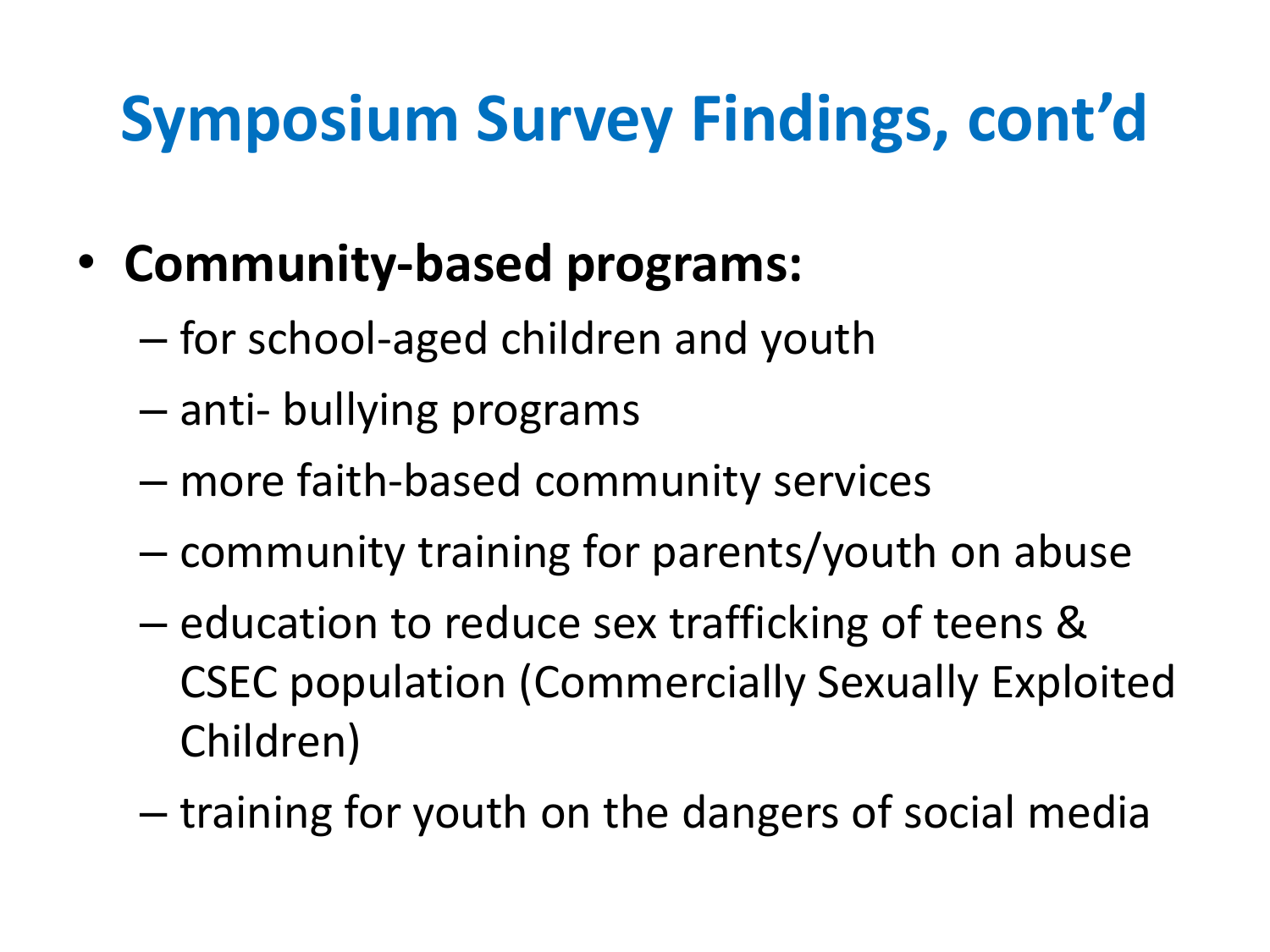### **Final Comments**

• Many of the suggested improvements by respondents in all of the studies that make up this Community Needs Assessment are outside the scope of CAC's funding capabilities, due to funding restrictions imposed by the state.

• It is hoped that elected officials and department heads of county agencies would take these data into account in planning future services.